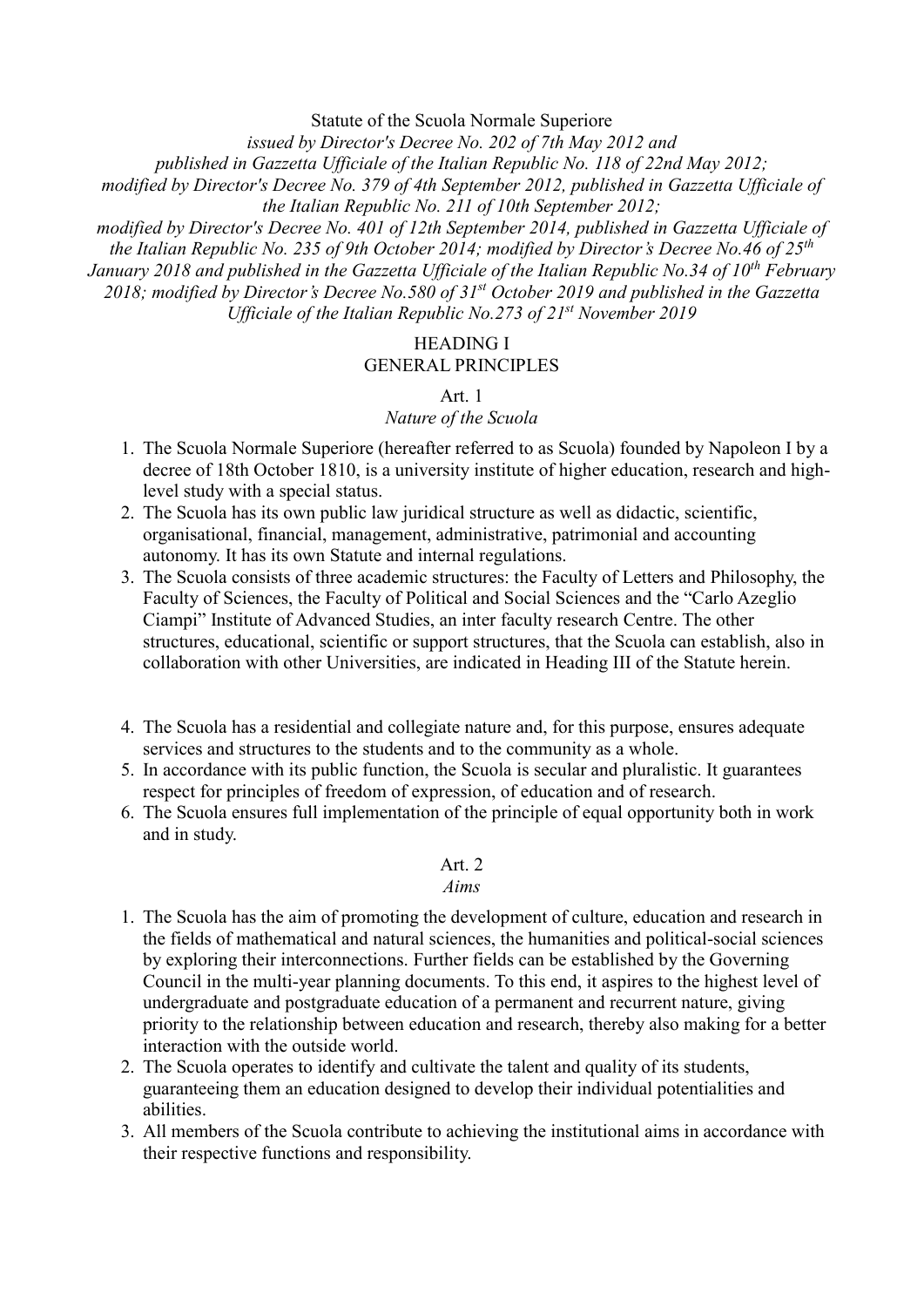### *Site*

- 1. The Scuola's registered head office is in Pisa, in the Palazzo della Carovana dei Cavalieri di Santo Stefano; it also has a site in Florence.
- 2. The Scuola can establish other scientific and didactic learning centres and representations in Italy and abroad, also in collaboration with public and private entities.

### Art. 4

### *Emblem*

The emblem of the Scuola consists of the Medici crest placed under the head of Saint Stephen with the crown of the Grand Duchy, followed by the name "Scuola Normale Superiore". The Scuola can register other emblems for the performing of its institutional activities.

### Art. 5

### *Education - Courses*

- 1. The Scuola offers the following courses:
	- a. undergraduate courses for students enrolled concurrently in undergraduate or Master's Degree programmes at the University of Pisa and / or Master's Degree programmes at the University of Florence; specific agreements may be envisaged for students to be enrolled at other universities;
	- b. Ph.D courses of at least three years' duration, also in collaboration with suitably qualified universities, research institutes and Italian and foreign institutes of high cultural calibre.
- 2. The Scuola can also activate in compliance with current legislation:
	- a. highly scientifically qualified experimental Master's degree programmes with innovative and interdisciplinary courses with one or more of the federated Universities, and Master's degree programmes with other Italian or foreign Universities, by stipulating special agreements;
	- b. postgraduate and post-doctoral courses, also in collaboration with suitably qualified universities, research institutes and institutes of a high cultural level;
	- c. research doctorate courses, also in collaboration with suitably prepared universities, research institutes and institutes of a high cultural level;
	- d. first- and second-level university "*Master*"courses (one-year specialisation courses), also in collaboration with suitably prepared universities, research institutes and institutes of high cultural level;
	- e. *"Master"* courses or other permanent and recurrent study courses of a high educational level, also in collaboration with other universities and/or public or private institutions.
- 3. The Scuola can confer awards and scholarships.
- 4. In line with its professed aim of identifying and cultivating individual talent and qualities, the Scuola can institute courses in orientation towards university and professional education and postgraduate and postdoctoral courses leading to a diploma conferring qualifications in accordance with current regulations.

### Art. 6

### *Admission*

1. Admission to the courses organised by the Scuola is open to citizens of all nationalities and is by means of public selection on the basis of merit, in accordance with the conditions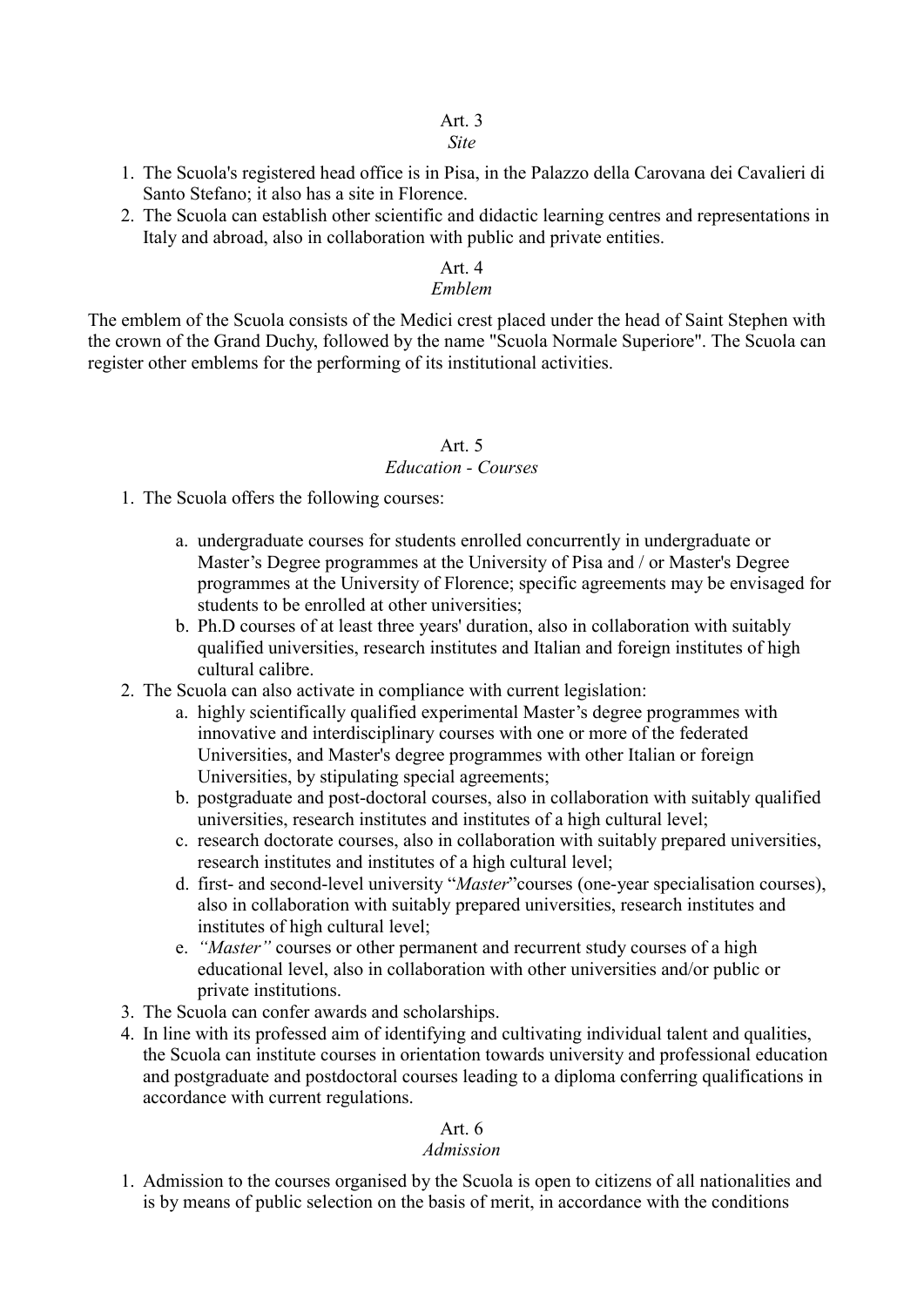provided in the appropriate regulations, approved by the Governing Council.

2. Selection is based on an assessment of candidates' high level of preparation, talent, motivation and potential for cultural and professional development.

### Art. 7

### *Instruments for scientific research*

- 1. The Scuola organises research activity in its own structures and in external structures in accordance with special agreements. It establishes and promotes research centres and research groups.
- 2. The Scuola promotes participation in research projects relevant to its fields of interest, set up in Italy or abroad, also in collaboration with universities and institutes of education and research in Italy or abroad.
- 3. The Scuola embraces the principles of free and open access to scientific literature and promotes free circulation of the results of the research projects carried out within its structures.

### Art. 8 *Federation, international co-operation and external collaboration*

- *1.* Pursuant to art. 3 of Law No. 240/2010, to D.M. No. 635 of 8th August 2016 and to D.M. (Ministerial Decree) No. 264 of 12th May 2017, the Scuola is federated with the Sant'Anna School of Advanced Studies (hereafter referred to as Scuola Sant'Anna) and with the Istituto Universitario Studi Superiori of Pavia (hereafter referred to as Scuola IUSS), the latter also being University Institutes with special status, leaving intact the juridical, scientific, managerial and administrative autonomy of each University.
- *2.* Three years from the date of establishment of the federated Board of Directors, the Scuola may decide to withdraw from the federation referred to in the preceding paragraph, with a motivated resolution of the Governing Council. The Director must, within thirty days from the date of the resolution, communicate this to the MIUR, to the other federated Universities and to the federated Board of Directors. The federated Board of Directors must then approve, within six months, an implementation programme for the withdrawal, taking into account existing activities, and express its views as to any consequent amendments to the Statute. Pending the new constitution of the Board of Directors, the Board of Auditors and the Assessment Panel, each of these federated bodies remains in office as envisaged by the present Statute.
- *3.* The Scuola promotes international co-operation in the carrying out of its teaching, scientific and cultural activities, encouraging mobility, the activation of courses in foreign languages and participation in international research projects and research groups, in particular within the European Union. To this end, the Scuola stipulates agreements for inter-university collaboration, including the establishing of integrated courses and joint research programmes.
- *4.* The Scuola incentivises collaboration with cultural, scientific, university and research institutions, and with public and private institutions and associations in Italy and abroad, by means of contracts, agreements and conventions.
- *5.* The Scuola can stipulate paid or unpaid teaching contracts, thus securing the collaboration of highly qualified scientific or professional experts from Italy or abroad.
- *6.* The Scuola, by means of appropriate agreements with institutions involved, can engage lecturers from other institutions as visiting professors.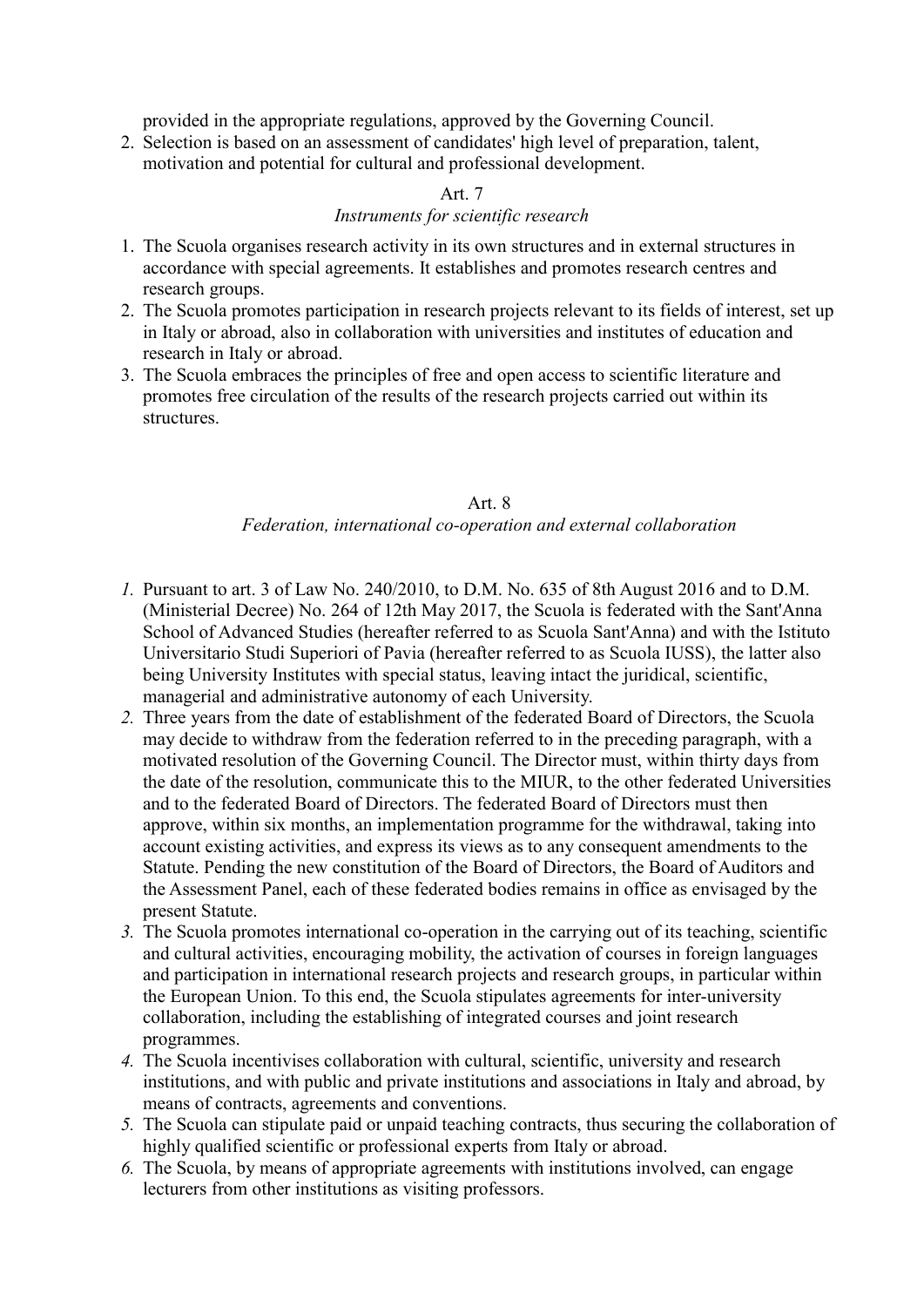- *7.* Within the framework of its professed policy of strategic development and for the pursuit of its institutional aims, the Scuola can set up or participate in foundations, associations, societies or other public or private structures, as well as subscribing to specific planning agreements.
- *8.* In implementation of the provisions of art. 3, paragraph 5 of Law No. 240/2010 and of the federative project approved with DM No. 264 of 12th May 2017, within the Federation referred to in paragraph 1 the Scuola may activate mobility procedures for professors, researchers and technical-administrative staff at the request of the interested parties.

### *Collaboration with alumni and friends of the Scuola*

- 1. The Scuola nurtures and valorises its relationship with its alumni and with the friends of the Scuola, and in particular recognises and collaborates with the non-profit associations set up by them.
- 2. Relations between the Scuola and its alumni and between the Scuola and the Association "Friends of the Scuola" are governed by specific agreements establishing the aims, scope and procedures of the collaboration.

#### Art. 10 *Foundation of the Scuola*

- 1. The Scuola can set up, in conformity with current legislation, as an authority of reference, a university foundation of private nature so as to carry out instrumental activities and activities in support of its own institutional activities.
- 2. The foundation is governed by an appropriate statute in conformity with current regulations, specifying the duties, governing authorities and operating structures and defining relations with the Scuola.

### Art. 11

### A*wards and honours*

1. The Scuola can confer awards, honours and recognitions to those who have gained particular distinction, at national or international level, in cultural, social or professional fields.

#### Art. 12

### C*ultural and sports activities*

- 1. The Scuola encourages educational activities run by students in the areas of culture and cultural exchanges, sport and free time, also by means of appropriate associational or representative channels.
- 2. The Scuola encourages cultural, sports and recreational activities among personnel, through personnel representative bodies, also jointly with organisations and associations operating in the appropriate field.

#### Art. 13

## *Principles of administration and organisation. Programming*

- 1. The Scuola bases its organisation and administration on the principles of openness, economy, efficiency, efficacy, simplification and its public nature.
- 2. The organisation and functioning of the Scuola guarantee the various levels of autonomy and responsibility in the didactic, research and technical-administrative areas and the quality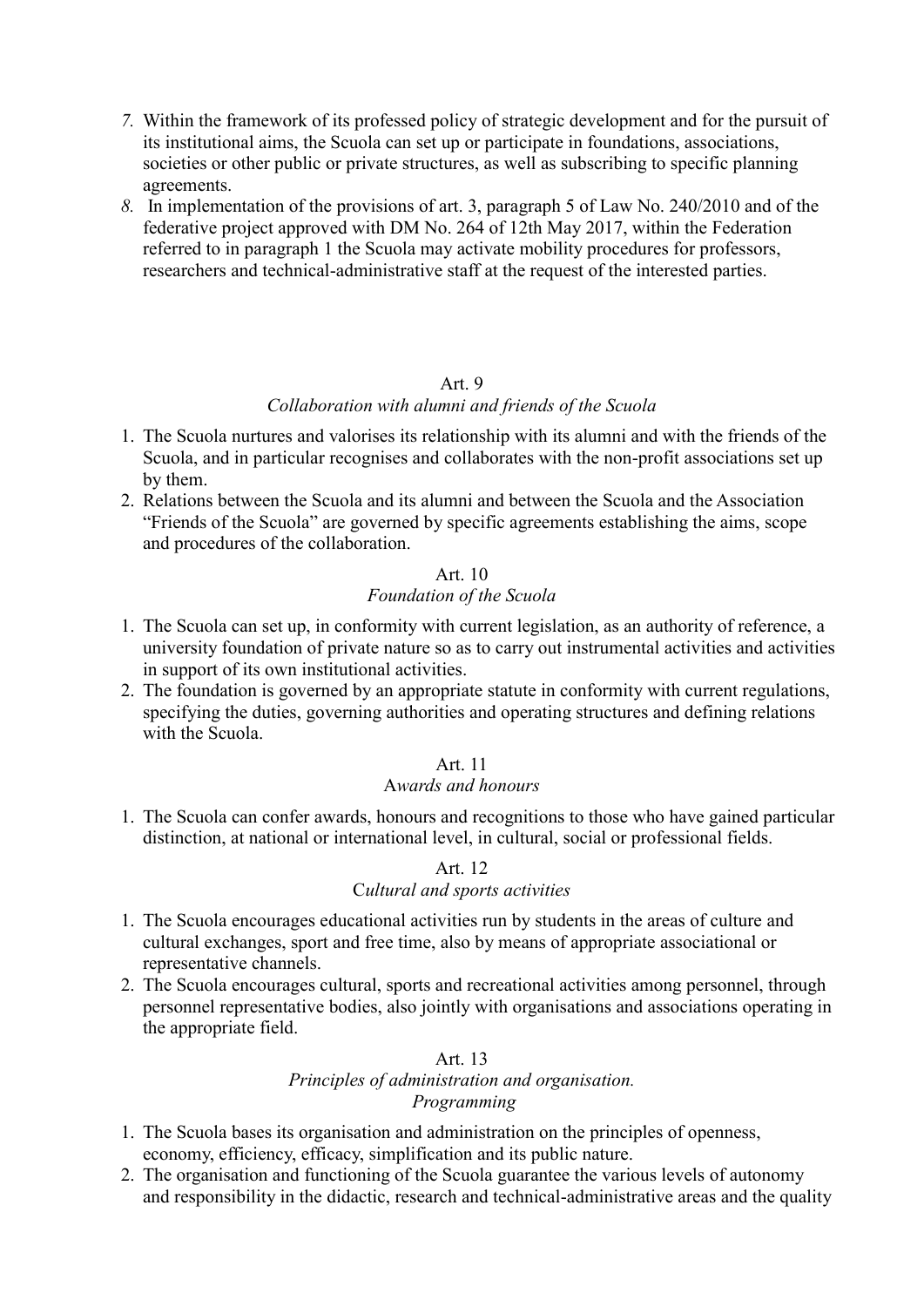of the services within a common framework defined by the Governing Council.

- 3. In conformity with the general principle of separation of steering and management functions, the governing authorities are responsible for defining the objectives and the programmes to be put into effect, the issuing of the general directives, and the verification of the conformity of the results of the administrative management with the general directives issued. The managers are responsible for the financial, technical and administrative management and for any other duties envisaged in current legislation, in implementing the directives issued by the governing authorities.
- 4. The Scuola bases its management activities on the planning guidelines specified in prevailing legislation. With this programme, the Scuola establishes the lines of strategic development, the fields of priority in research and teaching, and all other relevant aspects necessary to guarantee complete sustainability in all its initiatives.

### Art. 14

#### *Financial sources and patrimony*

- 1. The financial sources of the Scuola consist of:
	- a. transfers from the State and from other public and private organisations;
	- b. contributions, donations and acts of generosity of private individuals and legal entities, and public and private corporate bodies, both national and international, also for conferring awards and scholarships and promoting cultural and research activities;
	- c. other sources such as those coming from contracts, agreements and activities, annuities, profits and transfers of assets.
- 2. For its own institutional activities, the Scuola makes use of and ensures the conservation of:
	- a. its personal property;
	- b. property granted for use by the State and other public organisations, including that of a gratuitous or perpetual nature;
	- c. the technical equipment, scientific collections, library collections, archives and artistic material belonging to it or at its disposal;
	- d. the non-material goods (rights to industrial patents and to the use of intellectual property, concessions, licences and other similar rights) belonging to it or produced within the context of its own institutional research activities.

# Art. 15

### *Regulations issued by the Scuola*

- 1. The Scuola can issue regulations, in conformity with the current regulations and with the Statute herein.
- 2. The regulations of the Scuola are approved and modified by an absolute majority of the members:

a) By the federated Executive Council regarding the regulations for administration and accounting, and the other regulations indicated by the current legislation and with the Statute herein.

b) by the Governing Council concerning the regulations for research and teaching and for all other regulations that differ from those envisaged in letter a).

3. Regulations partly under the jurisdiction of the federated Executive Council and partly under that of the Governing Council are approved in the same text by both authorities.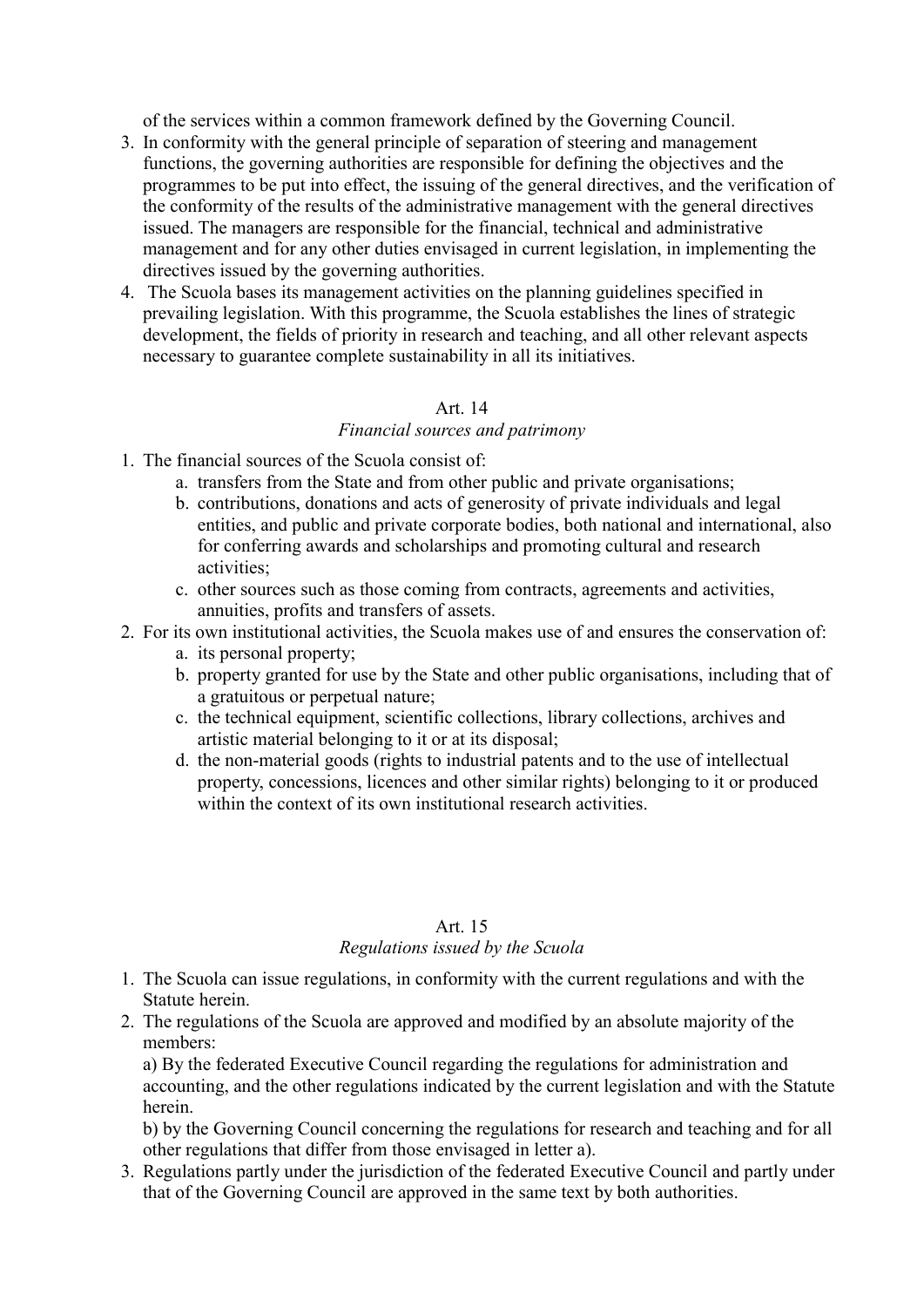4. The governing authorities may adopt, within their respective jurisdiction, administrative measures applying to prevailing regulations, including those denominated manuals or regulations.

#### HEADING II AUTHORITIES OF THE SCUOLA

#### Art. 16 *Authorities*

- 1. The authorities of the Scuola are as follows:
	- a. the Director;
	- b. the Executive Council;
	- c. the Governing Council;
	- d. the federated Auditors' Board;
	- e. the federated Assessment Panel;
	- f. the General Secretary.

## Art. 17

### *Director*

- 1. The Director represents the Scuola to all effects and purposes, and guarantees its cultural and organisational autonomy. He is responsible for the overall running of the Scuola and for the pursuit of its professed aims in accordance with the criteria of quality and respect for the principles of efficacy, efficiency, openness and the promotion of merit.
- 2. He exercises all the attributions conferred to him by the Statute herein and by the regulations, as well as by the general and special regulations concerning university rectors. In particular, the Director has the following responsibilities:
	- a. he is a member by right of the federated Executive Council and presides over the Governing Council, guaranteeing the consistency and uniformity of their respective decisions;
	- b. he is responsible for putting into effect the resolutions of the federated Executive Council regarding the Scuola and the Governing Council;
	- c. he is responsible for initiatives and promotion of the activities of the Scuola;
	- d. he lays down the fundamental lines of the three-year programmes;
	- e. he submits to the relevant Ministry the periodic reports specified by the law;
	- f. he issues the Statute, the regulations, the Ethical Code and all other internal regulations of the Scuola under his jurisdiction;
	- g. he confers diplomas and other titles issued by the Scuola;
	- h. he adopts emergency procedures under the jurisdiction of the federated Executive Council and of the Governing Council, submitting these for ratification to the said authorities at the session immediately following;
	- i. he proposes to the federated Executive Council nominations for the Auditors' Board and for one member of the Assessment Panel who is an expert in the field of evaluation also in the non-academic field and does not have a role in the federated universities;
	- j. he proposes to the federated Executive Council the nominee for General Secretary;
	- k. in consultation with the Assessment Panel, he evaluates the activities of the General Secretary;
	- l. he monitors the functioning of the structures and services of the Scuola and informs the Governing Council as to the overall progress of the activities of the Scuola;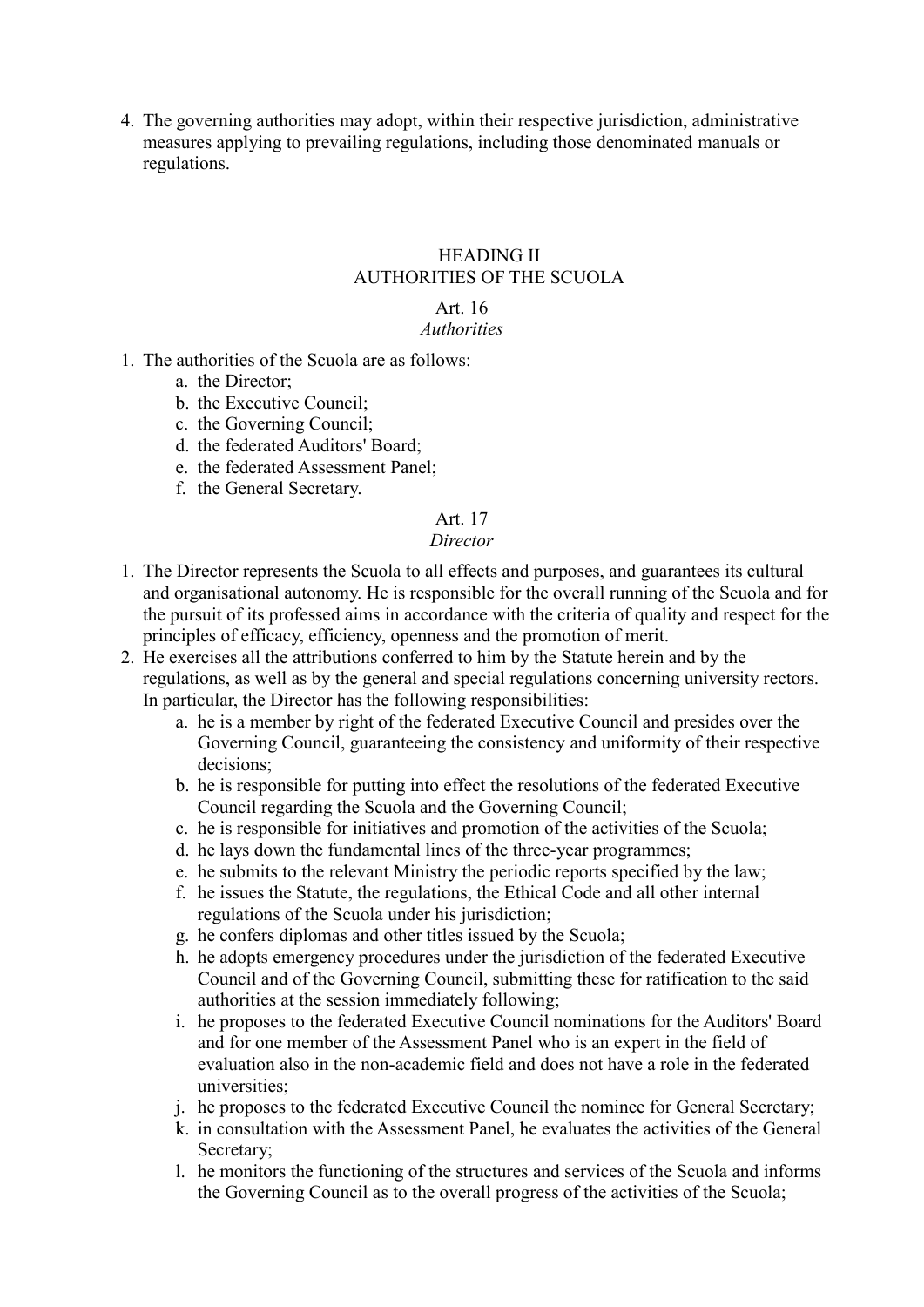- m. he ensures the observance of the regulations governing the functions and duties of lecturers and researchers and carries out the functions relating to their legal and economic status as well as those of a disciplinary nature envisaged by law;
- n. he exercises the initiative in disciplinary procedures regarding students, in accordance with the current regulations;
- o. he proposes to the Governing Council nominations for an external member of the federated Executive Council in accordance with article 20, paragraph one, letter d) of the statute herein;
- p. he nominates the commissions for admission to the courses, for diplomas and for public discussion of Ph.D theses, in addition to commissions for the selection procedures for lecturers and researchers, research assignments, teaching assignments and the conferment of service contracts;
- q. he appoints the members of the Doctoral Board, upon proposal of the Councils of the relevant academic structures;
- r. he exercises all other jurisdiction and attributions not assigned to other authorities by the law, the Statute or other internal sources.
- 3. The Director, taking into consideration the opinion of the Executive Council, nominates a Deputy Director, chosen from among the full time full professors of the Scuola, usually belonging to an academic structure different from his own. The Deputy Director assists the Director in the exercising of his functions and substitutes him if the need arises, taking on the legal representation of the Scuola. This appointment lasts one year; it can be reconfirmed by the Director until the end of his mandate.
- 4. To carry out specific or particular tasks inherent in his mandate, the Director can also avail himself of pro-rectors or delegates, up to a maximum number of seven, choosing and nominating them from among the full-time full and associate professors or from the fulltime researchers of the Scuola. Their appointment lasts one year; it can be reconfirmed by the Director until the end of his mandate. The pro-rectors and the delegates can be given an allowance for this office, determined by the federated Executive Council on approval of the Governing Council.
- 5. For consultations connected to the planning and development of the activities of the Scuola, the Director can nominate committees, composed of professors or scholars of high repute and other personalities of proven experience and high profile. To the same end, he can also stipulate temporary private contracts lasting no longer than the duration of his own mandate, with highly qualified technical-scientific professionals.
- 6. For the handling of specific issues, the Director can invite to the meetings of the collegial authorities non-voting representatives of national or international institutions and research centres and of the socio-economic system.
- 7. The Director and the Deputy Director have the right to free board in the Scuola and an allowance for their office determined by the federated Executive Council. The Director also has the right to free accommodation in the *Scuola.* On request, the Director can be assigned a research collaborator.

### *Election of the Director*

- 1. The Director is elected by secret ballot from among the permanently employed full-time full professors in service in the universities and in the institutes of higher education with special status.
- 2. The active electorate consists of:
	- a. permanently employed full and associate professors;
	- b. permanently employed researchers and researchers on contract;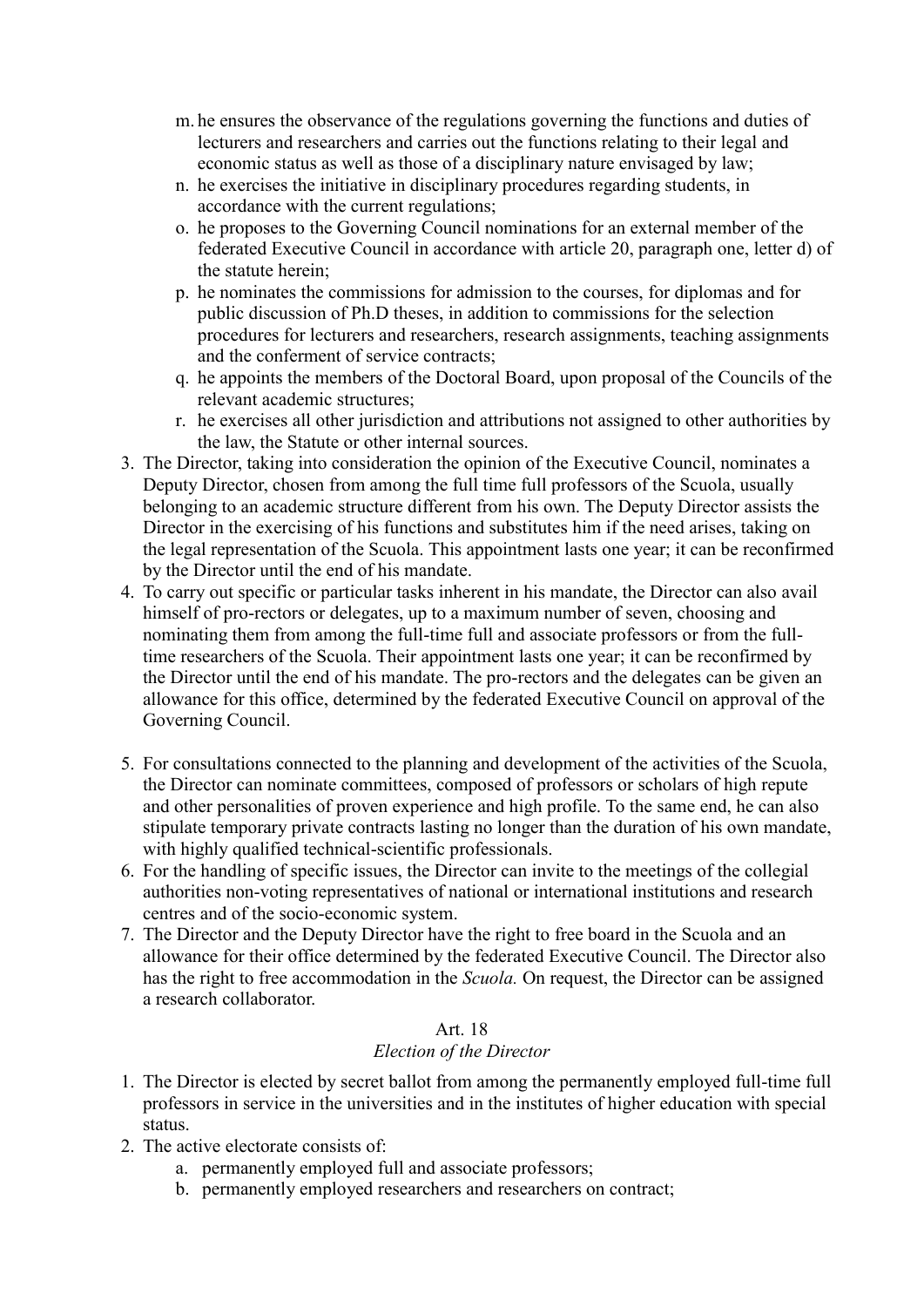- c. technical and administrative personnel;
- d. students of the undergraduate course and of the Ph.D course.

Each of the permanently employed professors has one vote. The votes expressible by others having the right to vote are transformed into a number of equivalent votes as follows:

- the vote expressed collectively by the researchers is equal to 15% of the votes expressible by the permanently employed professors*;*
- the vote expressed collectively by the technical and administrative personnel is equal to 10% of the votes expressible by the permanently employed professors;
- the vote expressed collectively by the students is equal to 10% of the votes expressible by the permanently employed professors.

In any case, the vote expressed by each individual voter cannot have a weight greater than one.

- 3. The election of the Director is announced by the senior member of the Scuola. Appropriate regulations approved by the Executive Council govern the terms and conditions of the elections. In the first poll the Director is elected by absolute majority of the votes expressible; in the second and third polls an absolute majority of the votes expressed is sufficient. In the case of a failure to elect, a second ballot takes place between the two candidates who in the third poll won the highest number of votes. In the case of parity, subsequent polls are held. In order to determine the majorities envisaged by the present paragraph, the voting proportions are applied as in the second paragraph.
- 4. In the case of early cessation of the mandate for any reason, new elections must be held within two months. In the intervening period between the cessation of the mandate and the nomination of the Director by the Minister, the functions of the Director, limited to ordinary administration, are carried out by the Deputy Director.
- 5. The Director is proclaimed as elected by the senior member of the Scuola and is nominated by decree of the relevant Minister. His appointment lasts six years and he cannot be reelected.

### Art. 19

### *Federated Executive Council – functions*

- 1. Within the Federation, in accordance with and for the purposes of art. 3 of Law No. 240/2010, of D.M. No. 635 of 8th August 2016 and of D.M. No. 264 of 12th May 2017, the Scuola's federated Executive Council is established.
- 2. The federated Executive Council is the collegial authority of the Scuola and of the other federated universities. It carries out the financial, economic and patrimonial planning and that of the personnel, guaranteeing the economic and financial sustainability of the activities of each federated university.
- 3. In particular, the Executive Council has the following tasks:
	- a) to outline the strategic guidelines for coordinating the federated actions of the three institutions, proposing to the Governing Councils of the Scuola and of the other federated universities the adoption of appropriate measures;
	- b) to express an opinion on any modifications of the Statute;
	- c) to approve the regulations of administration, finance and accounting and other regulations not within the jurisdiction of the Governing Council;
	- d) to express opinions on the regulations of the Governing Council and on the Ethical Code;
	- e) to approve, at the proposal of the Director and subject to the opinion of the Governing Council for matters under its jurisdiction, the annual and three-year balance sheet, the final balance and the three-year programme, and to make available a copy of the annual and three-year balance sheet budgets and of the final balance to the relevant Ministries;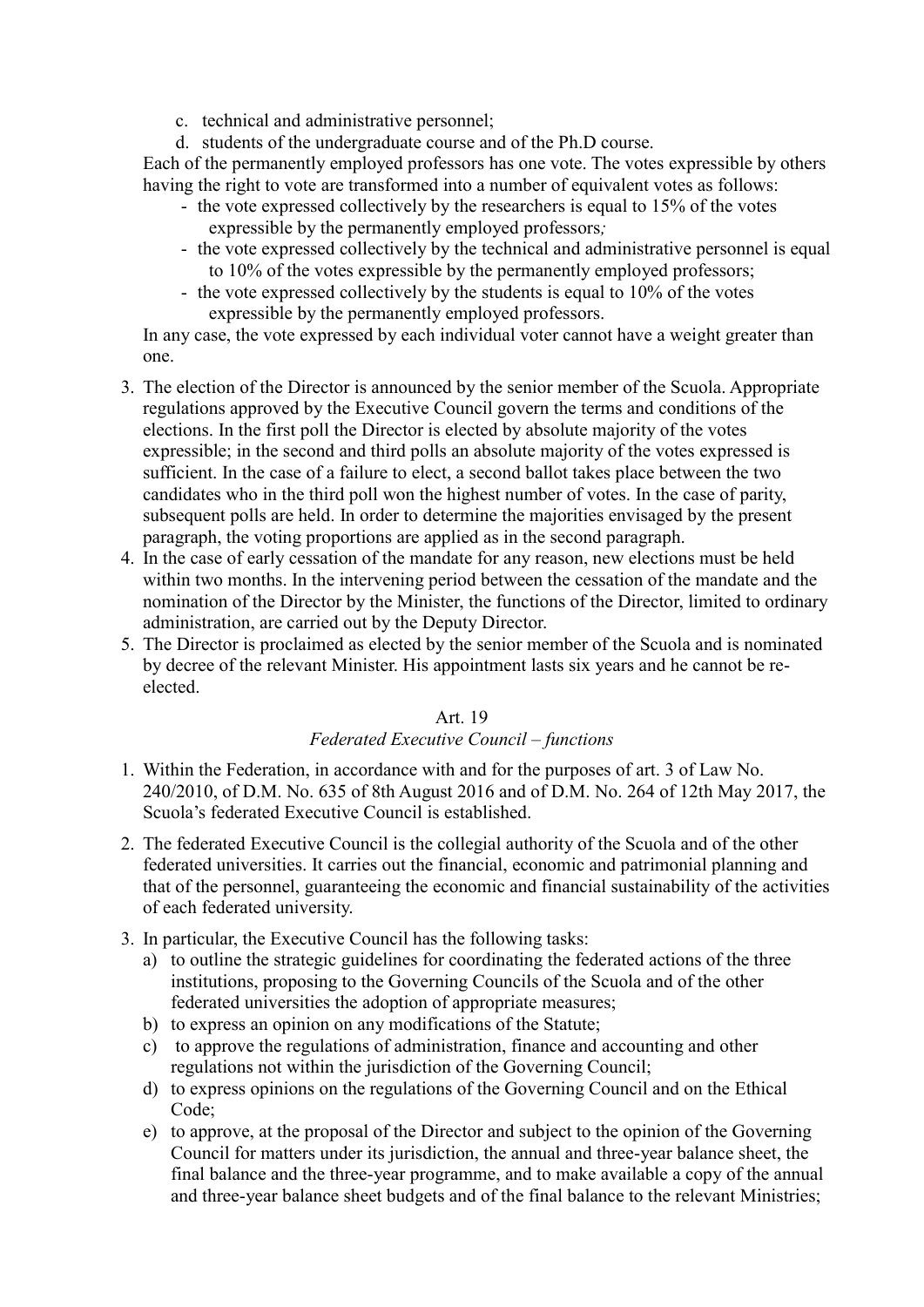- f) to confer the appointment of the General Secretary, on the proposal of the Director and subject to the opinion of the Governing Council and to determine the appropriate recompense in accordance with the relevant state regulations;
- g) to exercise the disciplinary jurisdiction relating to professors and researchers, in accordance with art. 10 of Law No. 240/2010;
- h) to approve requests for personnel and, regarding financial sustainability and "punti organico" (under this system to estimate the sustainability of appointing new staff, one "punto organico" is the equivalent of one full professor), to approve the proposals to engage professors and researchers put forward by the Governing Council;
- i) to approve the proposals of the Director for the stipulation of contracts for teaching activities in accordance with article 23, paragraph 3 of Law No. 240/2010, and to determine the appropriate recompense;
- j) to deliberate on the economic and financial sustainability of the decisions of the Governing Council for the establishment, activation, modification or cancellation of Ph.D. courses, of Master's degree courses and of 1st and 2nd level university "*Master"* courses, of advanced training and continuing education, as well as other courses of study envisaged by the Statute herein;
- k) to deliberate on the economic and financial sustainability of the decisions of the Governing Council, on the approval of the General Secretary, for the establishment, activation, modification or cancellation of educational, scientific, research and support sites and structures envisaged by the Statute herein;
- l) to deliberate, on the proposal of the Governing Council, the constitution of or participation in foundations, societies and associations;
- m) to deliberate, on the proposal of the Governing Council, on agreements, conventions and agreement protocols of general interest or of collaboration envisaging economic obligations as well as documents relating to royalties on real estate;
- n) to appoint the members of the federated Auditors' Board and of the federated Assessment Panel, in accordance with the provisions of current legislation, determining their recompense;
- o) to deliberate, subject to the opinion of the Governing Council, the Guidelines concerning the overall management and organization of the services, of the accessorial resources and of the technical-administrative and managerial staff;
- p) to adopt the general planning and planning measures that do not fall within the jurisdiction of the Governing Council;
- q) to define the general criteria regarding financial aid to third parties and the determination of tariffs, fees and similar charges for third parties;
- r) to deliberate, subject to the opinion of the Governing Council, regarding the collective integrative contracting of the technical-administrative and managerial staff;
- s) to determine, on the basis of the criteria proposed by the Governing Council, the amount of the allowance for the Director, the Deputy Director, the Deans, the Pro-Rectors, the delegates, the Coordinator (if belonging to the Scuola) or Deputy Coordinator (if belonging to the Scuola) of the federated Department, the Director of the Research Centre, and the attendance fees for those members of the federated Governing Council not otherwise entitled to an allowance for the appointment;
- t) to determine and divide among the federated universities the costs of the allowance of the members of the federated Auditors' Board and of the federated Assessment Panel and the attendance fee of those members of the federated Executive Council who do not otherwise benefit from an allowance for the appointment;
- u) to exercise all other functions required by the current legislation and by the Statute.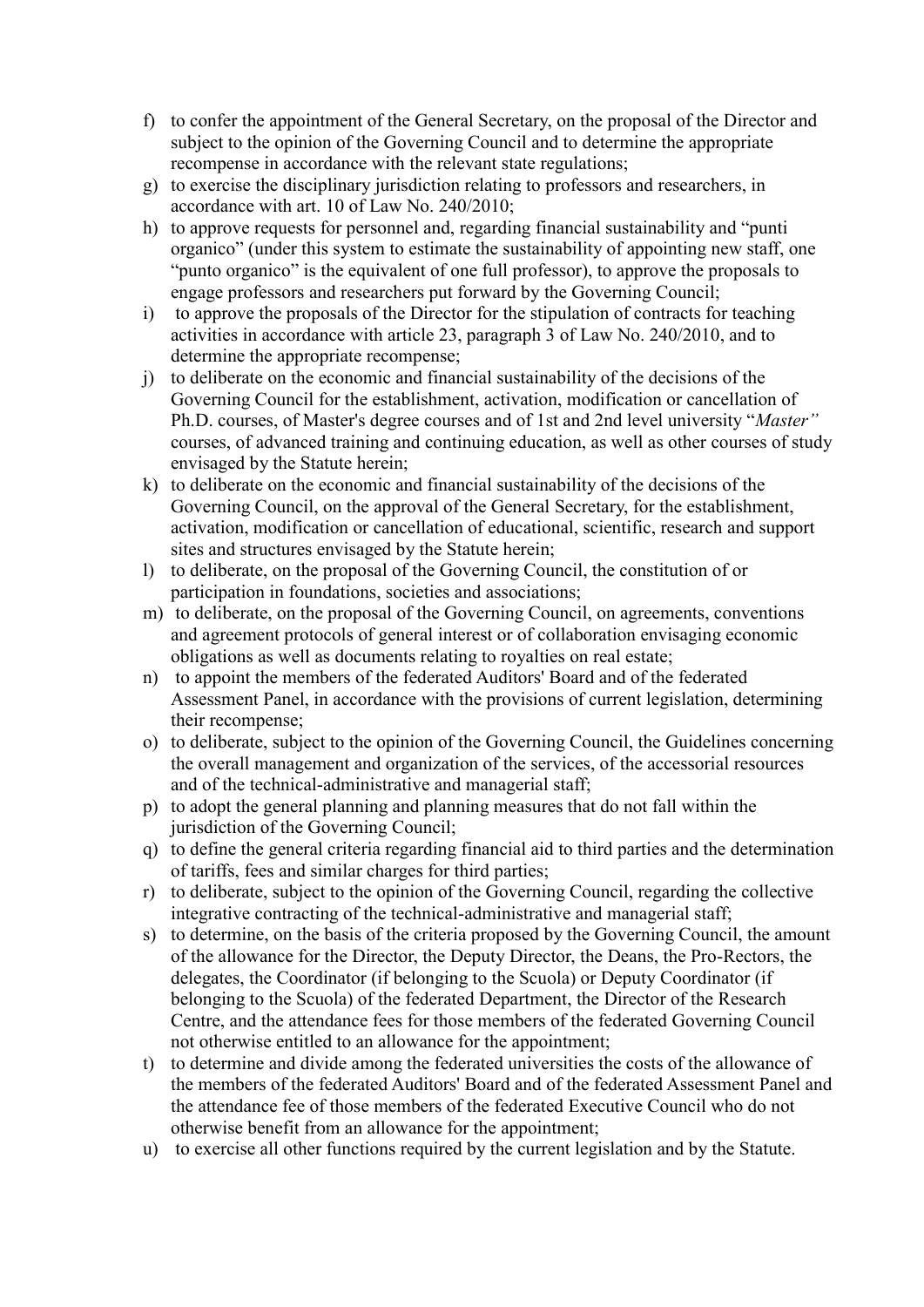### Art. 20 *Federated Executive Council*

- 1. The Executive Council is composed of nine members:
	- a. the Director of the Scuola Normale;
	- b. the Rector of the Scuola Sant'Anna;
	- c. the Rector of the Scuola IUSS;
	- d. three advisers external to the federated universities, one each to be designated by the Governing Council of each of the three federated universities, on the proposal of the respective Rector / Director, among Italians or non-Italians with proven competence in management or high level professional experience, who must have the necessary scientific and cultural qualifications and who have not been in the employ of the federated universities for at least five years prior to the appointment, and cannot be employed by the federated universities for the entire duration of the appointment and for the three years following the end of the latter;
	- e. a student of the Scuola Sant'Anna elected among the students in accordance with the procedures set out in its internal regulations;
	- f. a student of the Scuola Normale elected among the students in accordance with the procedures set out in its internal regulations;
	- g. a student of the Scuola IUSS elected among the students in accordance with the procedures set out in its internal regulations.
- 2. The Executive Council is established by a joint decree of the Rectors / Director of the federated universities and remains in office for three years. If, for any reason, a councillor is lacking, the new member will be chosen within the same category of appurtenance in accordance with the procedures referred to in the previous paragraph and will remain in office until the mandate expires. Failure to choose one or more members does not prevent the regular functioning of the council. The mandate of the councillors referred to in point d) is for three years and may be renewed only once; the mandate of the councillors referred to in letters e), f) and g) is for two years and may be renewed only once. Meetings of the Executive Council are valid and functional with the attendance of at least six members.
- 3. During its first meeting, the Executive Council elects the President of the Executive Council from among the three councillors of the Executive Council referred to in the first paragraph, letter d). If the President is not elected, has ceased to hold office or is unable to carry out his functions for any reason, the aforesaid functions are carried out by the most senior Rector / Director. The meetings are chaired by the President of the Executive Council and resolutions are taken by majority vote of those present; in the case of a tie, the President's vote prevails. The Directors / General Secretary of the federated Universities take part in the meetings, for the carrying out of their duties relating to the University they belong to and for those relating to the minutes.
- 4. The Executive Council meets according to a half-yearly calendar jointly established by the President of the Executive Council and the Rectors / Director of the federated Universities. A meeting can also be called when a justified written request is presented to the President of the Executive Council by at least four members of the Council.
- 5. The meetings of the Executive Council may take place by telematic means common to the federated universities; in this case the meeting is considered as being held in the place where the President of the Executive Council is located.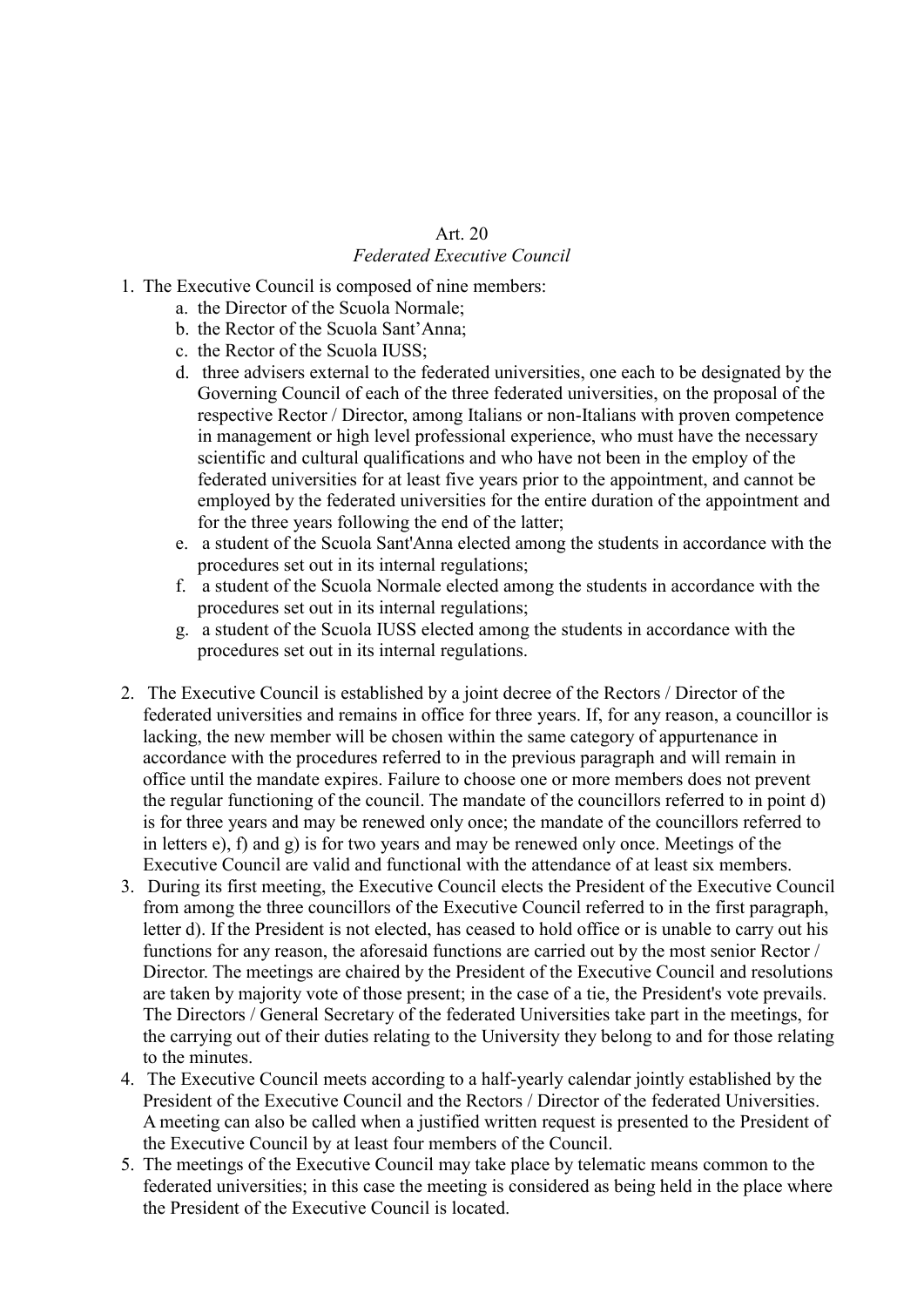- 6. One or more members of the federated Auditors' Board participate in the meetings of the Executive Council and have the right to have any comments recorded in the minutes. Furthermore, the President of the Executive Council may invite members belonging to one of the federated universities or other parties of interest for the issues to be discussed to participate in the discussion before the resolution of the said issue.
- 7. The Executive Councillors referred to in paragraph 1 letters d), e), f) and g) who are absent without justification for three consecutive sessions forfeit their position as councillor by a decree signed jointly by the Rectors / Director of the federated Universities.

### *Governing Council - functions*

- 1. The Governing Council develops, co-ordinates and harmonises the direction and the lines of didactic and research development of the Scuola. It acts as a link between the academic structures and in general between the structures of the Scuola. It has a role as consultant in regard of the Director and of the federated Executive Council, on all topics put forward for its examination and on all cases specified by the Statute herein and by the regulations.
- 2. In particular, the Governing Council has the following tasks:
	- a) to approve, by an absolute majority of the members, the amendments to the Statute;
	- b) to approve, by absolute majority of the members, all the regulations of the Scuola, except those within the jurisdiction of the federated Executive Council, and the Ethical Code;
	- c) to express opinions on the regulations for which the federated Executive Council is responsible;
	- d) to provide the federated Executive Council with indications for strategic planning and the three-year personnel programme, and to express opinions on financial statements, on the documents concerning the overall organization and on the programmes;
	- e) to issue, on proposal of the Director, the general directives containing the strategic directions of the Scuola;
	- f) to adopt the measures concerning teaching, research and university third missions, compatibly with the available resources;
	- g) to deliberate on the recruitment procedures of professors and researchers, call proposals and any related matter not assigned to other bodies;
	- h) to carry out, at the proposal of the Director, disciplinary functions against students and to judge violations of the Ethical Code of the Scuola;
	- i) to deliberate on the establishing, activation, modification or cancellation of Ph.D. courses, Master's degree courses and university 1st and 2nd level "*Master"* courses, and of high level education and continuous education, as well as other courses specified by the Statute herein;
	- j) to deliberate on the establishing, activation, modification or cancellation of educational, scientific, research and support sites and structures foreseen by the Stature herein and to guarantee coordination between them;
	- k) to determine, on the basis of the resources available, and at the proposal of the councils of the academic structures, the number of undergraduate and postgraduate student places and to define the main contents of the competition calls;
	- l) to deliberate on all agreements and conventions, except those within the jurisdiction of the federated Executive Council, and propose to the latter the participation of the Scuola in associations, consortia, foundations and companies;
	- m) to appoint the coordinators of the doctoral boards, on proposal of the Council of the academic structure of reference;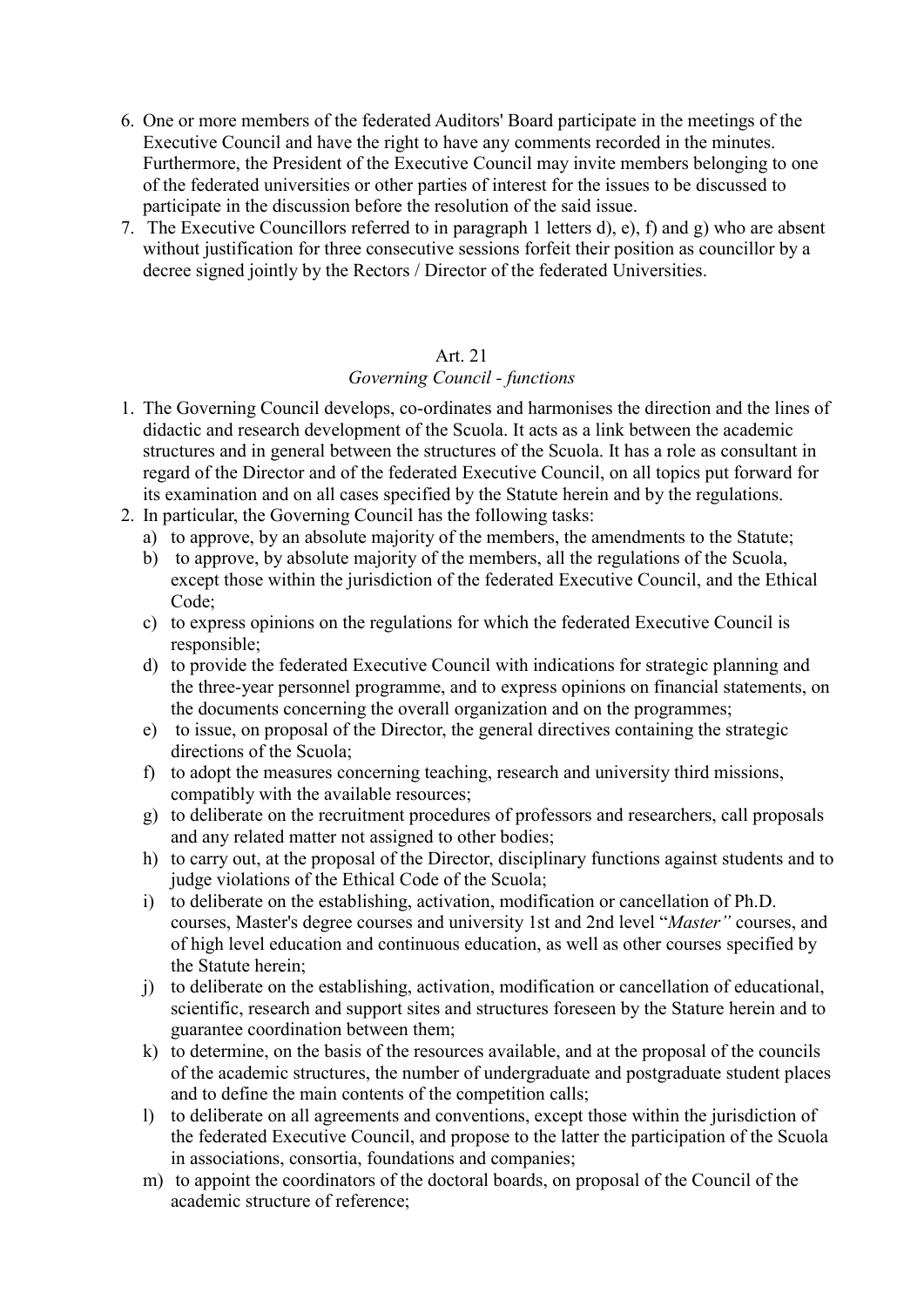- n) to approve the foreign languages to be used in teaching and, the establishing of foreign language learning centres and the general regulations relating to their functioning;
- o) to award the honoris causa Ph. D;
- p) to designate, on proposal of the Director, the external members of the federated Executive Council:
- q) to nominate the members of the disciplinary board and members of commissions for those subjects within his jurisdiction and to designate other nominations;
- r) to propose to the electoral body with a majority of at least two thirds of its members a motion of no confidence in the Director, not before two years have elapsed from the beginning of his mandate;
- s) to propose to the Director to stipulate contracts for teaching activities, paid or unpaid, in accordance with article 23, paragraph one of Law No. 240/2010;
- t) to put forward an opinion on the Director's proposal to stipulate contracts for teaching activities with lecturers, scholars or professionals of high repute from abroad in accordance with article 23, paragraph three of Law No. 240/2010;
- u) to authorize the selection procedures for the stipulation of contracts for teaching activities in accordance with article 23, second paragraph of Law No. 240/2010;
- v) to put forward opinions and formulate proposals required by the authorities of the Scuola;
- w) to carry out any other function specified by current legislation.
- 3. With regard to the resolutions concerning the call proposals and the provisions for professors and researchers, referred to in the second paragraph, letter g) of this article, the composition of the Governing Council is restricted to:

a) full professors only, for call proposals for full professors and for the provisions concerning their status;

b) full and associate professors only, for call proposals for associate professors and for the provisions concerning their status;

c) professors and researchers only, for call proposals for researchers and for the provisions concerning their status;

- 4. Concerning proposals and resolutions referred to in paragraph two, letters s) and t) of the present article, the composition of the Governing Council is limited to full professors and associate professors.
- 5. At the proposal of the Director, the Governing Council can be convened to discuss particular issues, also with the participation of interested parties.

### Art. 22 *Governing Council – composition*

- 1. The Governing Council consists of:
	- a. the Director, who presides;
	- b. the Deputy Director;
	- c. the Deans of the Faculties;
	- d. four representatives of full professors and associate professors, one for each subject area present in the Scuola, not represented by the professors referred to in letter c);
	- e. a representative of the researchers and temporary research assistants;
	- f. two representatives of the students of the undergraduate courses;
	- g. one representative of the students of the Ph.D courses;
	- h. one representative of the technical-administrative personnel.
- 2. The elections are regulated by the electoral regulations, and are approved by the Governing Council, which also establishes the weight of the vote of the individual categories. The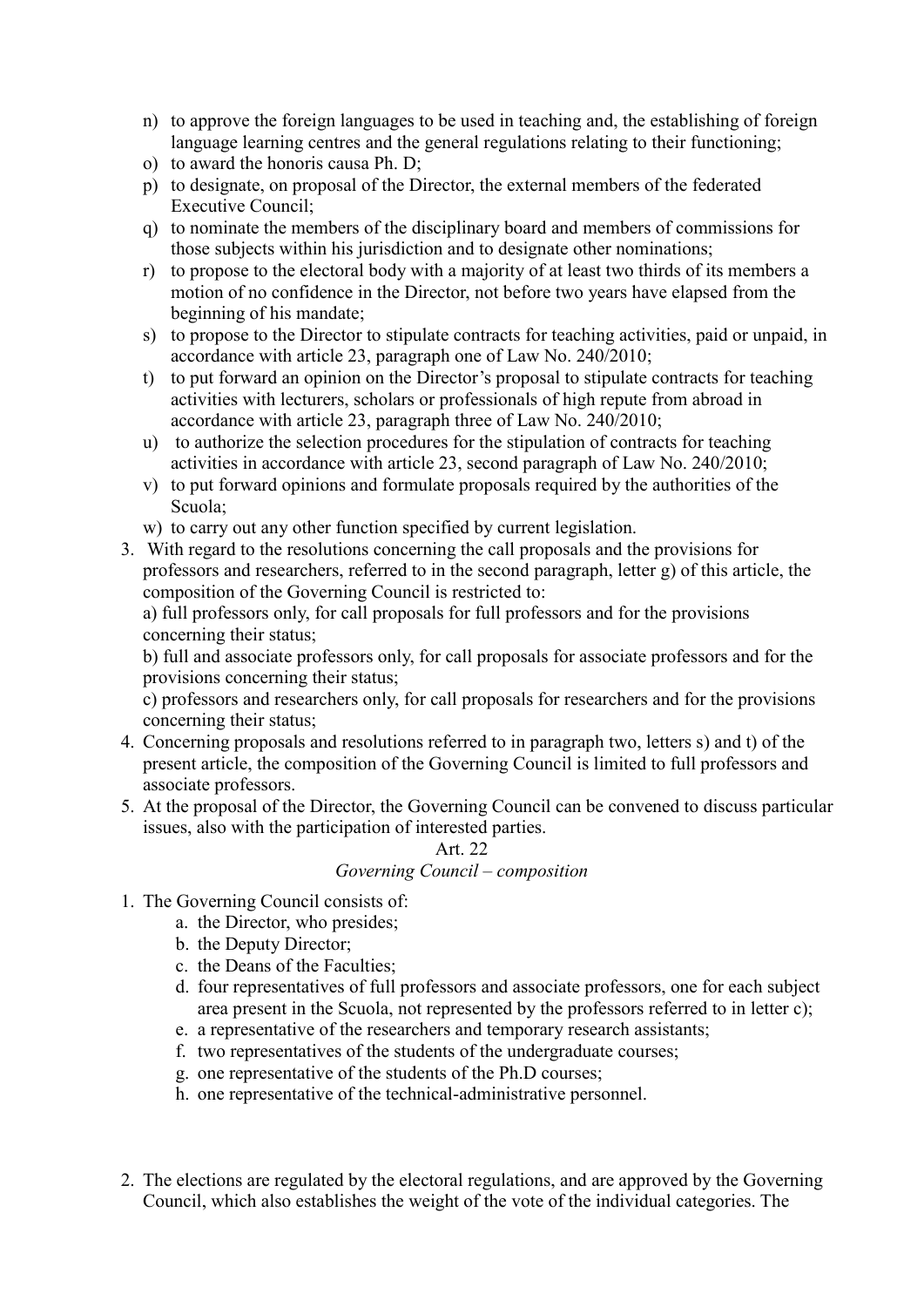representatives of the students are elected every two years. For the election of the representative of the researchers and of temporary research assistants, only the active electorate is valid, with a weighted vote.

- 3. If, for any reason whatsoever, an elected member ceases to have or loses the qualification called for in his election, he is automatically substituted by the first of the non-elected ones. The lack of one or more members does not impede the regular constitution of the Governing Council. The structural quorum consists of the absolute majority of the members of the Governing Council.
- 4. If the Director is absent, the Deputy Director of the Scuola takes on the role of President.
- 5. The General Secretary participates in the meetings without the right to vote and takes on the role of minutes secretary.
- 6. The Governing Council is formed by Director's Decree and remains in office for two academic years. The mandate of the elected council members may be renewed only once, save for the scientific-disciplinary areas, in which the passive electorate consists of only one lecturer.
- 7. The Council is convened at least twice in each academic year.
- 8. An elected member forfeits his place on the Council after three consecutive unjustified absences from the Council sittings, with a Director's decree.

### Art. 23 *Federated Auditors' board*

- 1. The Federated Auditors' board is the collegiate authority of the Scuola and of the other federated universities, and oversees the smooth running of the administrative-accounting activities of the management.
- 2. The Auditors' Board is composed of:

- the president, chosen by agreement among the Rectors / Director, the administrative and accounting magistrates and State attorneys;

- one effective and one alternative member appointed by the Ministry of Economy and Finance;

- one effective and one alternative member appointed by the Ministry of Education, University and Research.

At least two members of the Board must be enrolled in the Register of accounting auditors save for current legislation provisions.

3. The Auditors' Board is nominated by the federated Executive Council, at the proposal of the Rectors/Director of the federated universities, remains in office for four years, and can be reelected only once. The members of the Auditor's Board are bound by art. 2 paragraph 1 letter p) of Law No. 240/2010.

### Art. 24

### *Federated Assessment Panel*

- 1. The federated Assessment Panel is the collegiate authority of the Scuola and of the other federated Universities, which provides for the internal evaluation of administrative management, of teaching and research activities, verifying, also through comparative analysis of costs and returns, the correct use of public resources, the productivity of research and teaching, and the impartiality and good performance of administrative actions.
- 2. The Assessment Panel consists of seven members, distributed as follows: a) three nominees, one from each of the governing councils of the federated universities, chosen from among scholars and experts in the field of academic evaluation; b) three nominees, one from each of the Rectors / Director of the federated universities, chosen from among experts – also in non-academic contexts - in the field of evaluation, not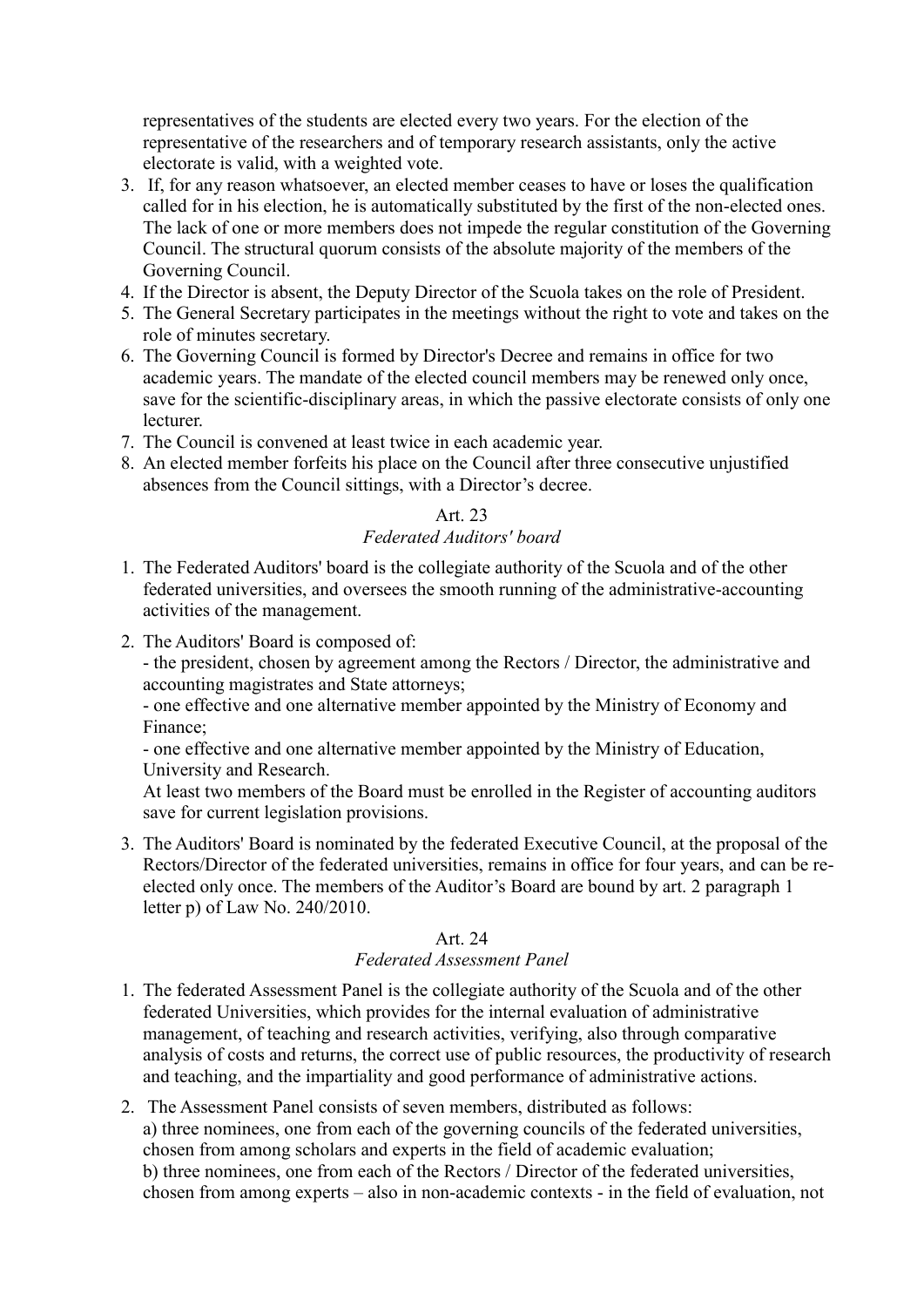belonging to the federated universities; among these, the Rectors / Director nominate a President;

c) a student of the federated universities, according to a two-year rotation principle. The student is elected in accordance with the procedures established by the internal regulations of each federated university.

- 3. The members of the Panel must not belong to the federated universities, hold public offices or offices in political parties or trade union organizations, engage in continuous collaboration or consultancy with the aforementioned organizations, nor have held similar positions or offices or have had similar engagements in the three years preceding the designation.
- 4. The Panel is appointed by the federated Executive Council, at the proposal of the Rectors / Director of the federated universities, remains in office for four years, and can be re-elected only once. The member referred to in letter c) of the second paragraph holds office for two academic years and forfeits his office if he loses, even temporarily, the status of student of the federated university to which he belongs, in accordance with the regulations in force at the time. The provisions of art. 2 paragraph 1 letters q) and r) of Law No. 240/2010 apply to the members of the Panel.
- 5. The Panel works in conjunction with the bodies set up by national legislation and in compliance with the individual characteristics of the federated universities; the latter guarantee the means necessary for the functioning of the Panel, as well as access to all data and information required for carrying out its tasks, in conformity with data confidentiality legislation.

### Art. 25

### *General Secretary*

- 1. The General Secretary is entrusted with the overall management and organisation of services in conformity with the general directions established by the Director and other governing authorities of the Scuola.
- 2. The General Secretary also carries out the duties specified in the current regulations regarding the direction of public administration and the adoption of the relevant acts and measures, save for those assigned to the jurisdiction of the managers.
- 3. In particular, the General Secretary has the following duties:
	- a. he puts into effect the plans, programmes and general directives defined by the Director and by the other governing authorities;
	- b. he adopts the measures relating to the overall management and organisation of the services, approved by the federated Executive Council, and delegates assignments and responsibility to the managers and to those functionaries included in the category of high-level professionalism;
	- c. he directs and verifies the activities of the managers, for whom he has power of substitution should the need arise;
	- d. he presents to the Director an annual account of the activity carried out by the administrative, library and technical structures;
	- e. he assists the Director in the processing of the proposal for budget documentation in accordance with current legislation;
	- f. he proposes the integrated plan and the performance report, and is responsible for preventing corruption and for accountability;
	- g. he takes part in the meetings of the federated Executive Council, the Governing Council and the University Council;
	- h. he carries out any other duty specified in art. 16 of Legislative Decree No. 165/2001 and by the current regulations concerning general managers.
- 4. The General Secretary is appointed by the Executive Council, at the proposal of the Director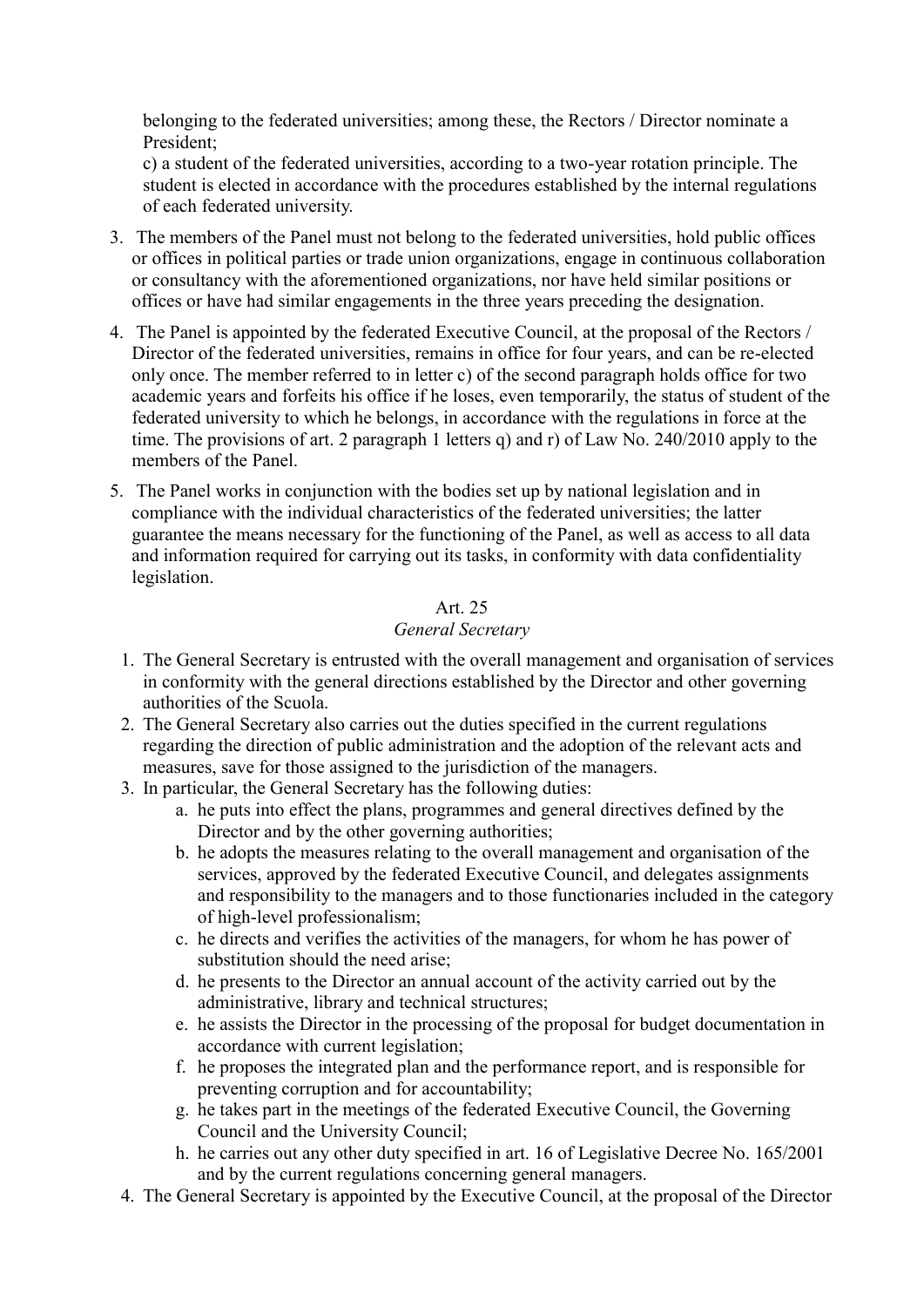and with the approval of the Governing Council, from among highly qualified professionals with proven long-standing managerial experience.

- 5. The General Secretary can nominate an assistant General Secretary to assist him in the carrying out of his duties and to substitute him if the need arises.
- 6. The General Secretary has a contract as an employee, and his mandate has a duration of no longer than four years but can be renewed.
- 7. The office may be revoked with due cause by the federated Executive Council, at the proposal of the Director and with the approval of the Governing Council, subject to notification of the interested party, in the circumstances and modalities specified by current regulations.
- 8. The General Secretary is subject to the same regulations regarding legal and economic status as the Director Generals of universities.

### Art. 26

### *Passive electorate for academic appointments*

1. Passive electorate for the academic appointments of Director, Dean, Coordinator and Deputy Coordinator of the federated Department, of member of the Governing Council and of Coordinator of the Doctoral Board is reserved for those with a number of years of service at least equal to the duration of the mandate prior to the date of their retirement.

### Art. 27

### *Incompatibilities*

- 1. The members of the Executive Council and of the Governing Council:
	- a. cannot take on the role of rector or sit on the academic governing council, executive council, assessment panel or auditors' board of any other Italian state, private or online university;
	- b. cannot take on any political role for the duration of their mandate, or carry out functions involving the planning, financing and assessment of university activities for the Ministry for Education, Universities and Research or for ANVUR.
- 2. The appointment of Dean is incompatible with that of Director, Deputy Director, Coordinator and Deputy Coordinator of the federated department.
- 3. The appointments of Director, Deputy Director, Dean, Coordinator and Deputy Coordinator of the federated department are incompatible with that of voting member of the Governing Council.
- 4. With the exception of ex-officio members, the appointment of member of the Executive Council is incompatible with that of member of the Governing Council.
- 5. Those in situations of incompatibility are required to state promptly the office of their choice.

### HEADING III

### TEACHING, RESEARCH AND SUPPORT STRUCTURES AND THEIR RESPECTIVE **AUTHORITIES**

### Art. 28

### *Academic structures*

- 1. In accordance with article 1 of the Statute herein, the academic structures are those in which the teaching and scientific activities of the Scuola take place.
- 2. The Faculties of Letters and Philosophy and the Faculty of Sciences host the courses indicated in art. 5; the Faculty of Political and Social Sciences hosts undergraduate courses, Master's degree courses, postgraduate courses and other courses in accordance with art. 5 paragraph 2 letters b) - e); the Carlo Azeglio Ciampi Institute hosts postgraduate and postdoctoral courses.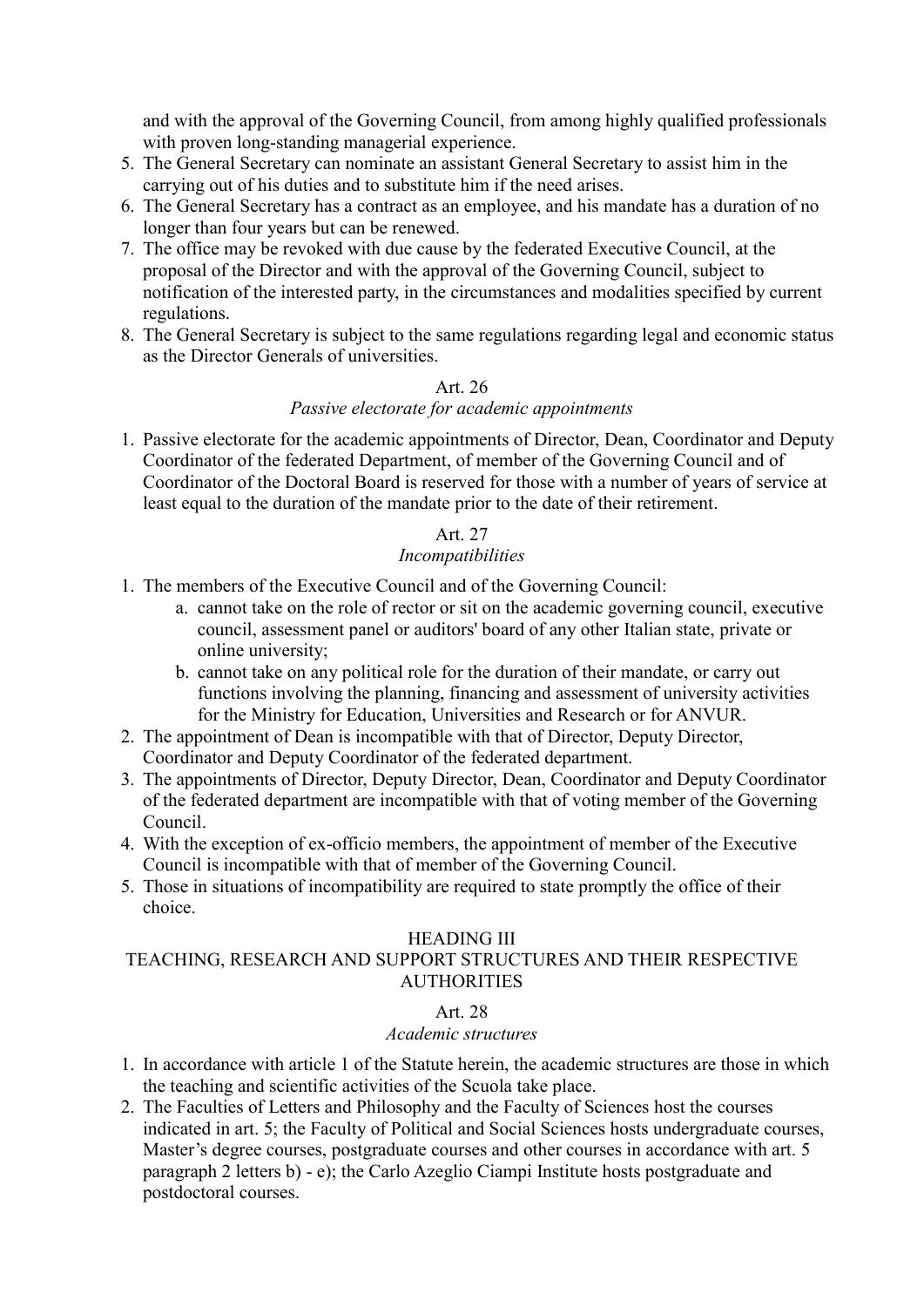- 3. The federated Executive Council can grant the said structures managing and administrative autonomy in accordance with the accounting principles relating to the unified academic budget referred to in Law No. 240/2010.
- 4. The authorities of the Faculties are:
	- a. the Deans;
	- b. the Councils.

### *Deans*

- 1. The Deans represent their academic structure of appurtenance, promote and co-ordinate its teaching and scientific activities, ensure its regular functioning and see to the implementing of the decisions of its governing council. They convene and preside over the respective councils and refer to the governing authorities the proposals and indications issuing from them.
- 2. Each Dean is elected by secret ballot with an absolute majority, by the council of his academic structure consisting of members from among the permanently employed full-time full professors therein.
- 3. The Deans are nominated by Director's Decree; they remain in office for three academic years and cannot hold office for more than two consecutive mandates.
- 4. Each Dean, in consultation with the council of the academic structure, nominates a Deputy Dean, who assists him and, should the need arise, substitutes him. The Deputy Dean can be substituted, in his turn, by the senior member of the academic structure.
- 5. In the case of early cessation of the mandate for any reason, the senior member of the academic structure must hold new elections within two months. In this case the duration of the mandate is for the remaining period of the ongoing academic year and for the entire subsequent academic three-year period. In the intervening period between the cessation of the mandate and the nomination of the Dean, his functions are carried out by the Deputy Dean or, in his absence, by the senior member of the academic structure.
- 6. The Dean is subject to the regulations in accordance with article 26 of the Statute herein.
- 7. Deans may be awarded an allowance for this office, decided by the federated Executive Council.

### Art. 30

### C*ouncils of the academic structures*

- 1. The Councils of the academic structures are composed of:
	- a. the Dean;
	- b. the full and associate professors belonging to the academic structure including those with full-time agreements in accordance with art. 6 paragraph 11 of Law no. 240/2010; c) affiliated professors and those with part-time agreements in accordance with art. 6 paragraph 11 of Law no. 240/2010;
	- c. part-time adjunct professors and those with part-time agreements in accordance with art. 6, paragraph 11 of Law No. 240/2010;
	- d. a minimum of one and a maximum of four researchers belonging to the academic structure, including at least one researcher in accordance with article 24, paragraph three of Law No. 240/2010;
	- e. a minimum of three and a maximum of five representatives of the students belonging to the academic structure, including at least one undergraduate student enrolled in a degree course, at least one undergraduate student enrolled in a Master's degree course and at least one student of the Ph.D course. The council of the Faculty of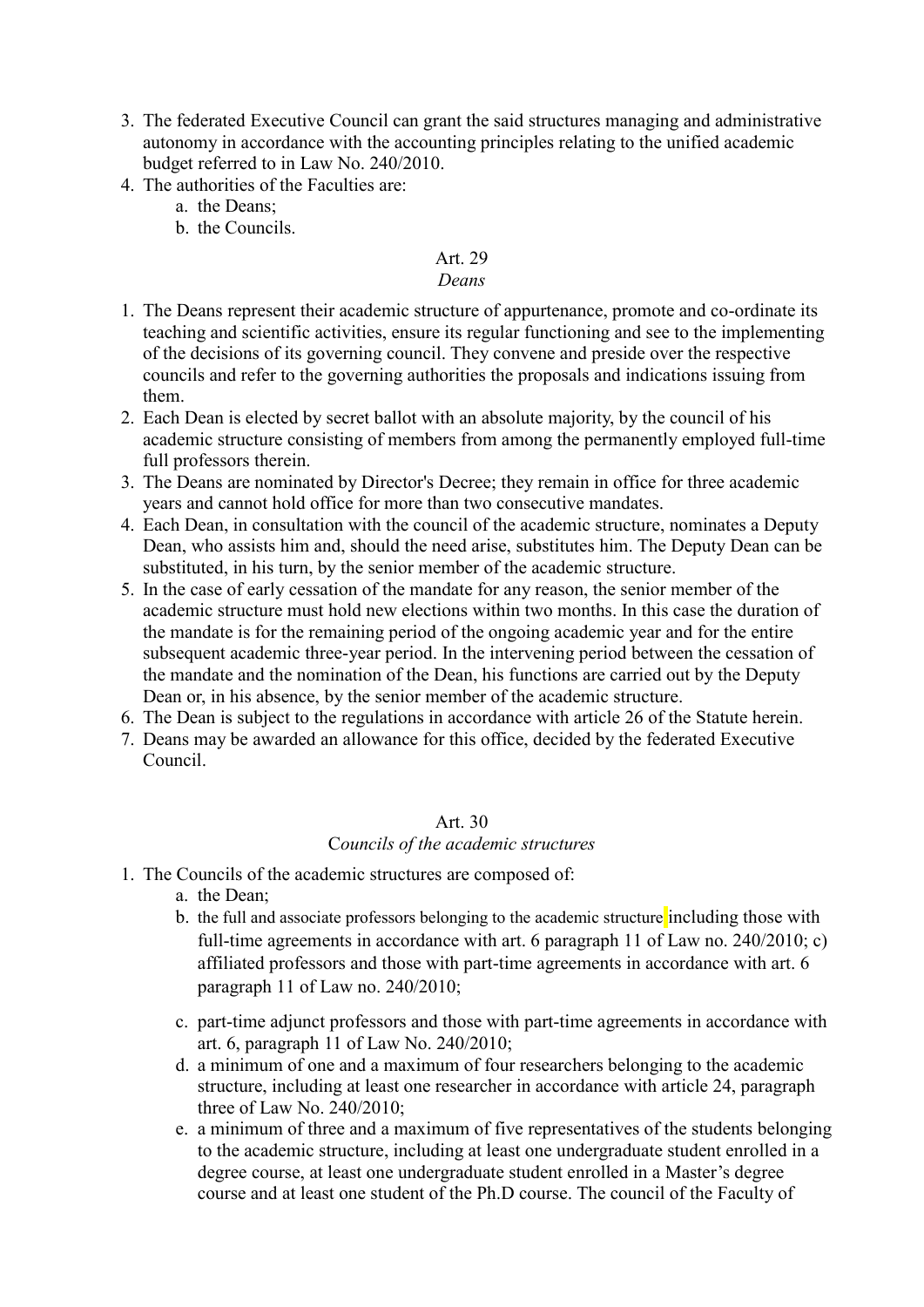Political and Social Sciences will include a minimum of two and a maximum of four representatives, of which at least one student from the PhD course.

The mandate of the researchers referred to in letter d) is for a two-year academic period; the mandate of the representatives referred to in letter e) is two-yearly; the overall number of members as in letters d) and e) is calculated as half the number of full and associate professors belonging to the academic structure, rounded down to the lower number; this number is subdivided between the two components, and when the quotient is an odd number, it is rounded up to the next whole number of student representatives.

- 2. The elections are regulated by the electoral regulations, approved by the Governing Council.
- 3. If, for any reason whatsoever, an elected member ceases to have or loses the qualification called for in his election, he is automatically substituted by the first of the non-elected ones. The absence of one or more members does not impede the regular constitution of the councils of the academic structures. The structural quorum consists of the absolute majority of the members in accordance with paragraph one, letter b) and, in their respective compositions, letters d) and e).
- 4. The council of the academic structure is convened by the Dean whenever he deems it necessary or on request of at least one third of its members, and in any case at least four times every academic year.
- 5. The councils of the academic structures organise the teaching activities, student examinations and research in the various scientific-disciplinary areas pertaining to the respective academic structures; in particular, they assign to the professors and researchers their teaching activities and other services for the students, including orientation and tutoring, taking into account the particular nature of the teaching model of the Scuola, in accordance with the modalities defined by specific regulations and the resolutions of the Governing Council.
- 6. The councils of the academic structures give judgement, where requested, as to the teaching and research activities and approve at the start of every academic year the programme of the teaching activities, submitting them to the Governing Council for its approval.
- 7. The councils of the academic structures are expected to approve: study plans; the operative and management co-ordination of the courses in accordance with the teaching programme approved by the Governing Council; requests by the students to enrol at a university different from that of Pisa or Florence with which a specific agreement has been set up; requests by the students to suspend their studies; the institution of forms of tutoring and of courses to integrate those followed by the students of the Scuola at the university; the admission to public discussion of Ph.D. theses. All resolutions must be in conformity with the principles established by the Governing Council and regarding economic compatibility those established by the federated Governing Council.
- 8. The councils of the academic structures express opinions to the Governing Council regarding: the engaging of full and associate professors as well as of researchers, or modifications to the titles of existing posts; measures relating to the status of full and associate professors; the stipulation of teaching contracts; the conferring of the diploma of *Philosophiæ Doctor honoris causa* (honorary Ph.D)*.*
- 9. Concerning the expression of views referred to in the preceding paragraph, the composition of the council of the academic structure is restricted to full professors belonging to the academic structure for proposals to call full professors and for the provisions relating to their status; to full and associate professors belonging to the academic structure for proposals to call associate professors and researchers and for the provisions relating to the status of associate professors, for the stipulation of teaching contracts; to full and associate professors belonging to the academic structure and to the representatives of the researchers for the provisions relating to the status of researchers and for the conferring of the diploma of *Philosophiæ Doctor honoris causa*.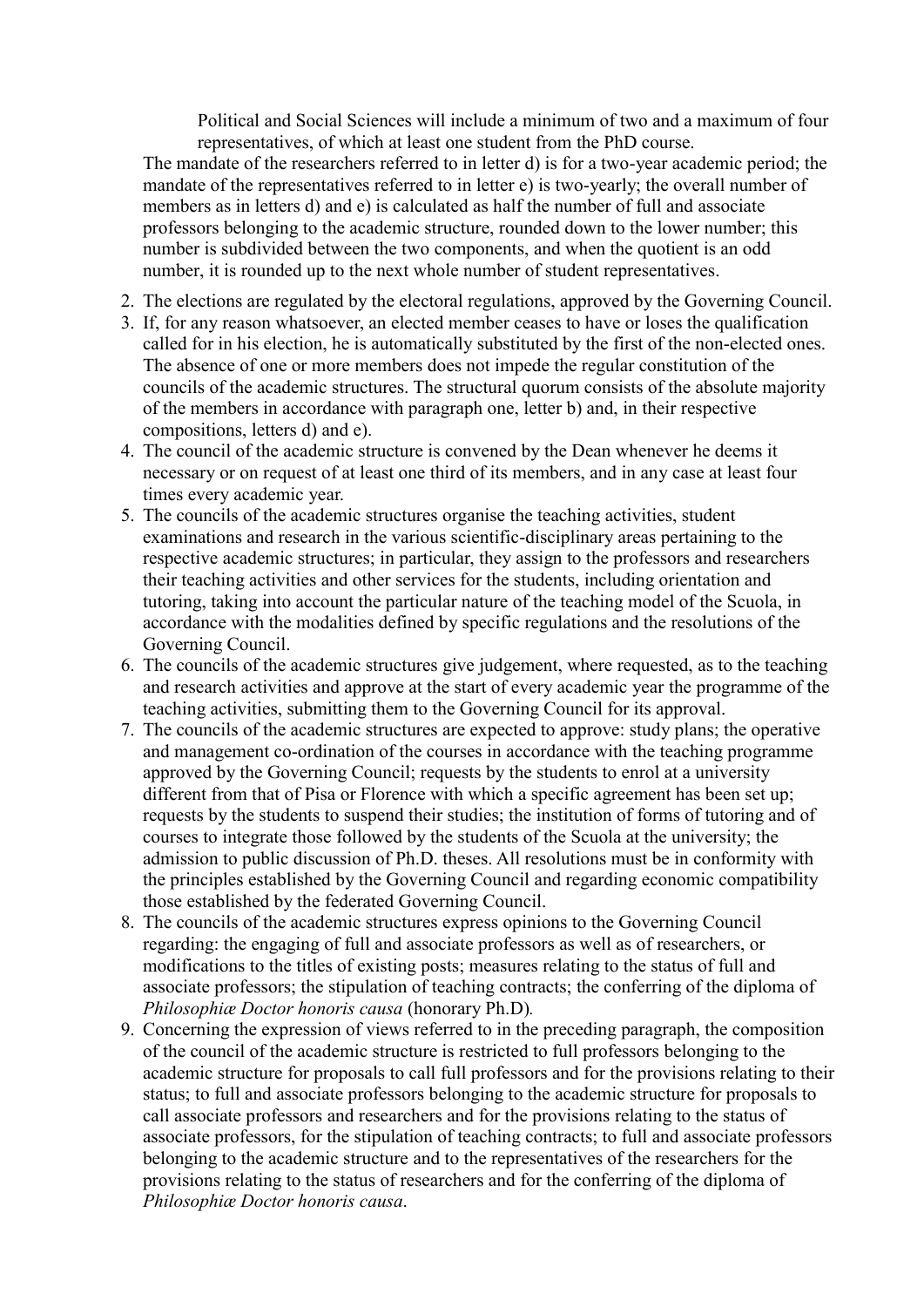- 10. In addition, the councils of the academic structures play a consultative role for: proposals of agreements and collaborations of a scientific or didactic nature; the constitution of groups and research centres and their specialised sectors, their activity and the nomination of their directors; assignments or substitutions for the teaching of courses or modules; the engaging of native speakers as language collaborators or experts.
- 11. The Councils of the academic structures coordinate the doctoral boards.
- 12. The Dean of the academic structure can invite to the meetings of the council non- voting parties who take part in the activities of the Scuola.

#### *Joint lecturer-student commissions*

- 1. A joint lecturer-student commission is set up within each of the three academic structures.
- 2. The said commission has the task of monitoring the teaching syllabus and the quality of the teaching, as well as the quality of the service to students on the part of the professors and researchers; it seeks indicators for the assessment of the results of the latter; it expresses views on the activation or cancellation of study courses.
- 3. Each commission is composed of professors designated by the Governing Council, and of an equal number of students already elected to the Council, so as to respect the different scientific subject areas of the Academic structure. If there are no students from one or more areas, the Student Assembly will nominate students belonging to the subject areas which are not represented.
- 4. Each commission is established by a Director's decree and is presided over by one of the designated professors, who is elected by the student members of the commission.
- 5. Each joint lecturer-student commission meets at least twice in an academic year; at least once each academic year the Director convenes the commissions in a joint meeting.

#### Art. 32

The "Carlo Azeglio Ciampi Institute of Advanced Studies" Inter-faculty Research Centre

- 1. The "Carlo Azeglio Ciampi Institute of Advanced Studies" is the Scuola's Inter-faculty Research Centre, carrying out research activities with an interdisciplinary approach and an international dimension, which also involves invitations to lecturers and researchers from abroad.
- 2. The authorities of the Institute are as follows: a) the President, nominated by the Director, on approval of the Governing Council, b) a Council composed of five full professors of the Scuola nominated by the Governing Council, at the proposal of the Director of the Scuola.
- 3. Specific regulations, approved by the Governing Council with the approval of the federated Executive Council, establish, in accordance with the principles set forth in the Statute herein, the organization and functioning of the Centre.

Paragraphs 4 and 5 are revoked.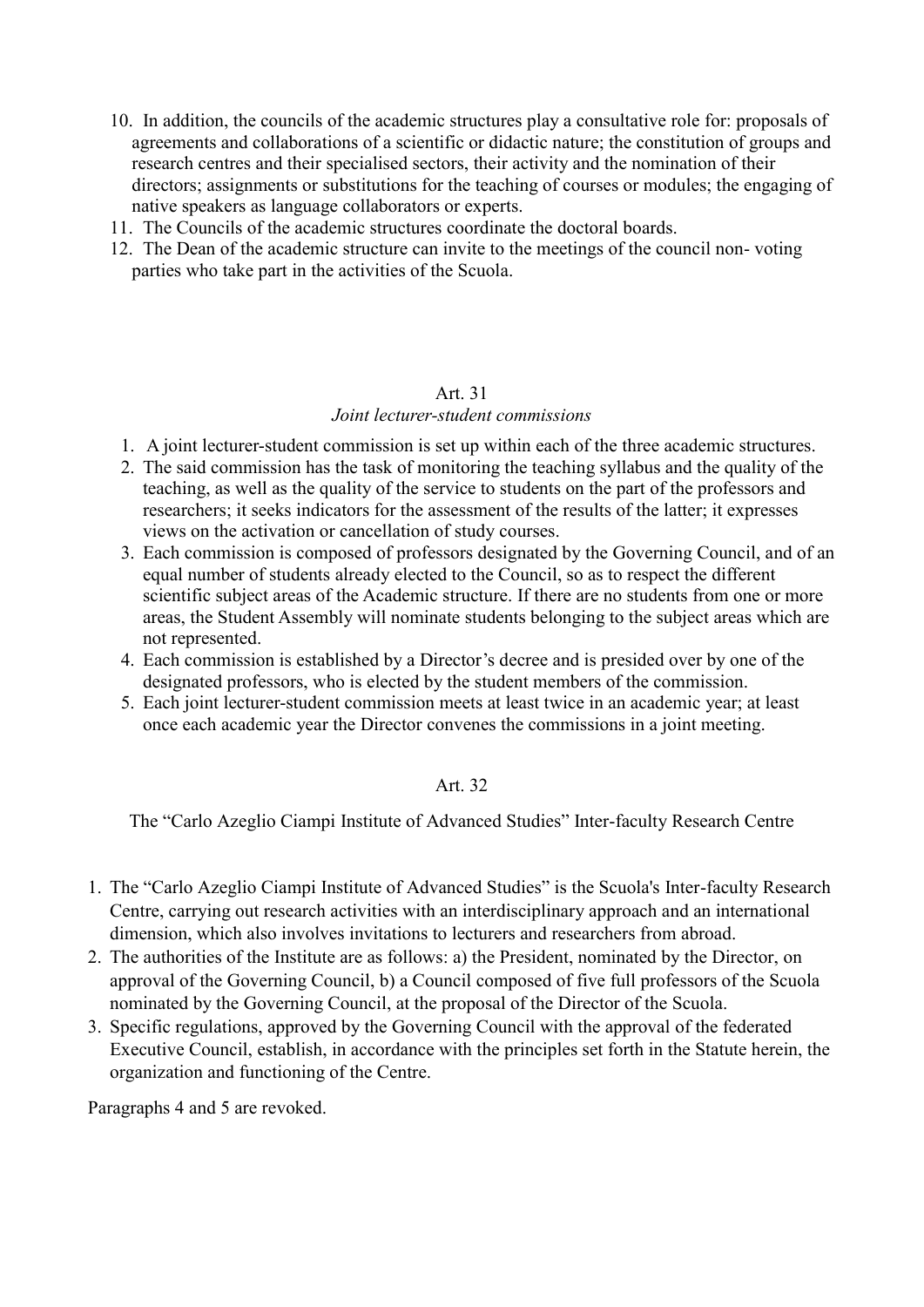### *Federated Departments*

- 1. The Scuola may establish, in collaboration with other universities, other academic structures called federated departments.
- 2. The establishment of the federated departments is carried out, at the proposal of the Governing Council, by the federated Executive Council, which also approves regulations defining the organization, the appointment of the Coordinator and the Deputy Coordinator, the composition of the Council, the appurtenance of the professors and the researchers, the administrative site and the functioning of the structure, in accordance with the principles established by the Statute herein.
- 3. The human, instrumental and financial resources necessary for the carrying out of the departmental activities are specified in special agreements approved by the federated Executive Council of the universities participating in the department, at the proposal of the Governing Council.

### Art.34

### *University Council and General Assembly*

- 1. The University Council is established for the discussion of general strategic issues.
- 2. It is constituted by Director's decree and consists of:

a) the Director, who convenes it at least twice a year and chairs it;

b) a representative of the tenured professors for each subject area, elected by the full and associated professors of the Scuola;

c) a representative of the researchers for each subject area, elected by the permanent and contracted researchers of the Scuola;

d) six representatives of the technical-administrative personnel and of the managerial personnel, in order to represent the administrative-management area, the technical, technical-scientific and data processing area, as well as the library area;

e) three representatives of the temporary research assistants;

f) two representatives of the students of the undergraduate courses enrolled in degree courses, two representatives of the students of the undergraduate courses enrolled in Master's degree courses and two representatives of the post-graduate students.

- 3. In the electoral regulations, the active and passive electorate and the methods of election will be specified, as well as those carried out with telematic systems.
- 4. The General Assembly consists of all the teaching staff, the researchers, the technicaladministrative and managerial personnel, the students and the temporary research assistants. It is convened by the Director at least once a year on the occasion of the opening of the academic year. During the meeting the Director explains the activities carried out and the ideas for development.

## Art. 35

### *Research centres*

1. At the proposal of the Governing Council, the federated Executive Council deliberates the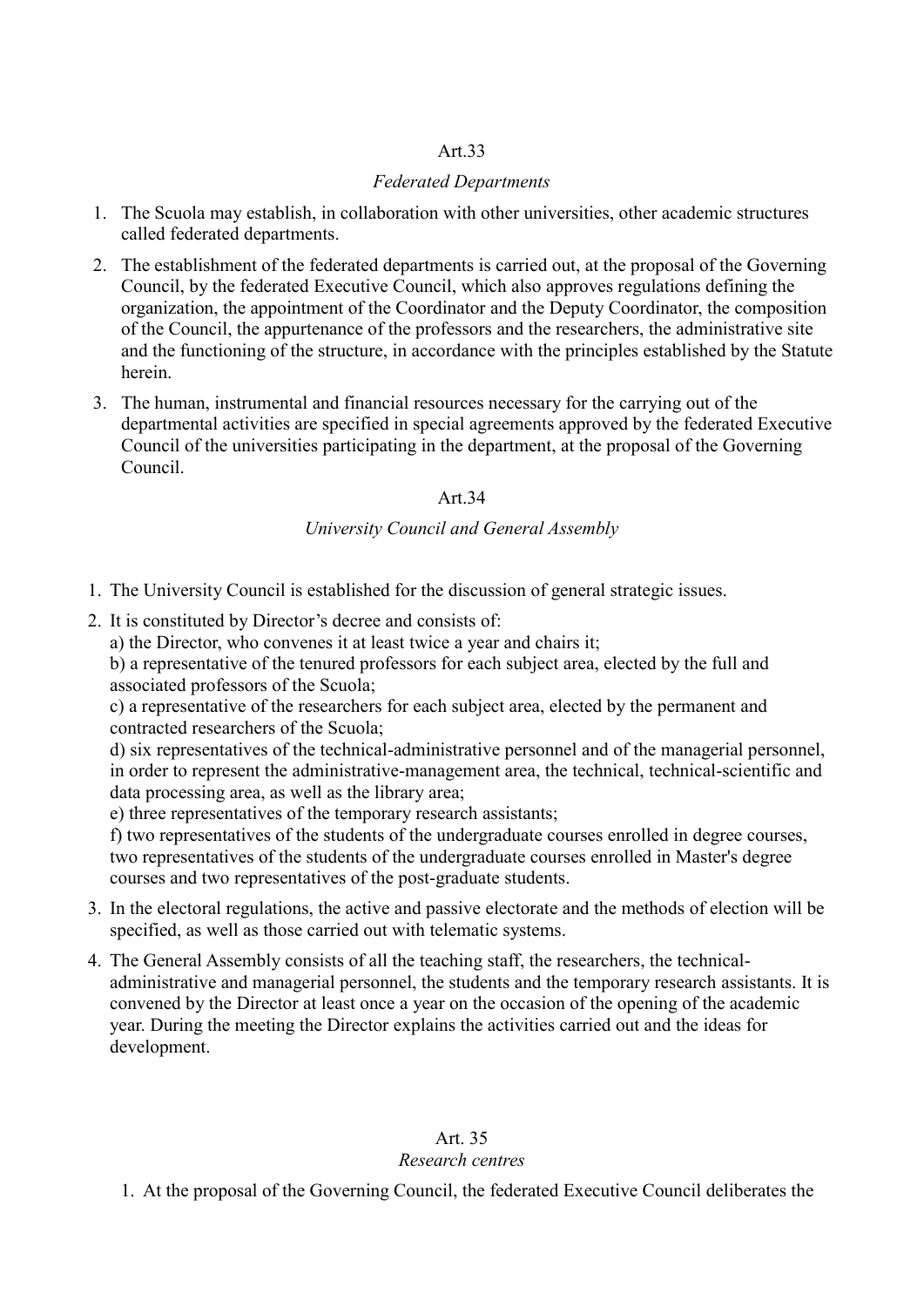establishment of Research Centres, also in collaboration with the other federated universities. The Centres have the following aims:

- a) to carry out institutional and third party research activity and technological transfer;
- b) to carry out activities supporting teaching or connected to the university third mission;
- c) to provide technological and/or instrumental support to the activities referred to in the previous items.
- 2. The Centres can organize the activities in specialized sections, with the main aims of promoting the development of research, co-ordinating and promoting scientific activities, and integrating the teaching activities.
- 3. With the approval of the Governing Council, the federated Executive Council may confer to the Centres referred to in this article management and administrative autonomy in compliance with the accounting principles relating to the university single budget in accordance with Law No. 240/2010. The structure, the authorities and the functioning of the Centres are governed by special regulations approved by the federated Executive Council.

### Art. 35 Research Centres and Laboratories

- 1. At the proposal of the Governing Council, the federated Executive Council may establish Research Centres and Laboratories, also in collaboration with the other federated universities, with the main aims of promoting the development of institutional and third party research and of technological transfer, co-ordinating and promoting scientific activities, and integrating the teaching and training activities.
- 2. The said structures are to operate for a determined period of time and are subject to periodic evaluation and confirmation on the part of the federated Executive Council, with the approval of the Governing Council.
- 3. With the approval of the Governing Council, the federated Executive Council may confer management and administrative autonomy to the structures referred to in the current article in compliance with the accounting principles relating to the university single budget in accordance with Law No. 240/2010.
- 4. The structure, the authorities and the functioning of the Centres and laboratories are governed by special regulations approved by the Governing Council, in consultation with the federated Executive Council.

### Art. 35 – bis Support Centres

- 1. The Library is responsible for the conservation, protection, development, usage and valorization of the Scuola's bibliographic heritage. The structure, authority and running of the Library are governed by a specific regulation approved by the Governing Council, in consultation with the federated Executive Council.
- 2. The Archive Centre conserves, protects and guarantees the usage, through consultation, of the Scuola's archives and documentary heritage, furthering the valorization, reorganization and sharing of the said heritage for purposes of teaching and research. The heritage comprises the Scuola's historical archive, together with other various archives that have become part of its documentary heritage. The structure, the authorities and the functioning of the Archive Centre are governed by appropriate regulations approved by the Governing Council in consultation with the federated Executive Council.
- 3. The Centro Edizioni ensures the creation and diffusion of the editorial initiatives promoted by the Scuola, in accordance with a model of University Press in line with the best and most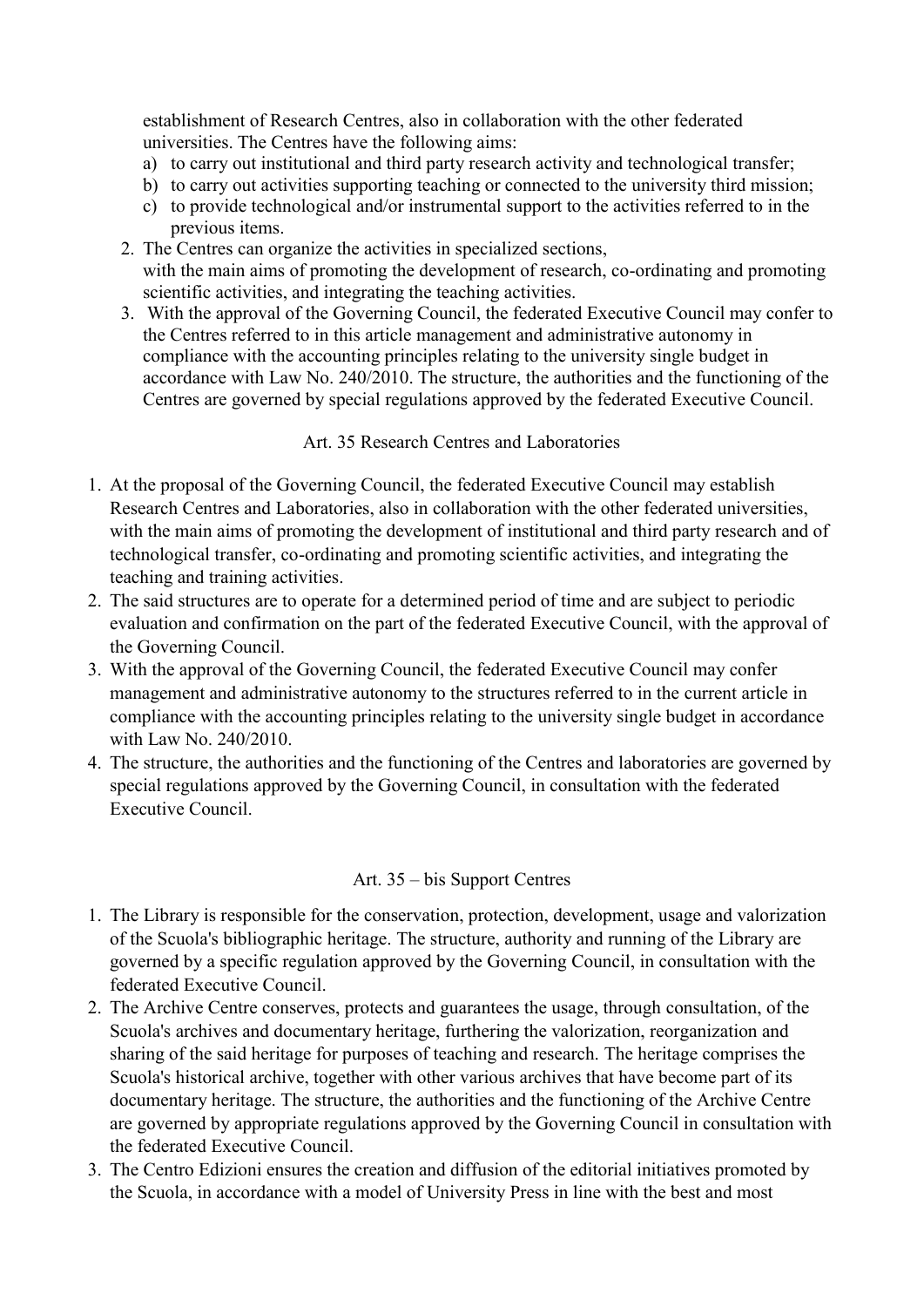qualified high-culture national and international editorial experiences. The structure, the authorities and the functioning of the Centro Edizioni are governed by appropriate regulations approved by the Governing Council in consultation with the federated Executive Council.

- 4. The federated Executive Council may, in addition, consider the setting up of further support centres for carrying out functions of particular complexity and general interest for teaching, research and its valorization, and the administrative structures, as well as for the management and use of instrumentation common to several teaching and research structures. The structure, the authorities and the functioning of the centres referred to in this paragraph are governed by appropriate regulations approved by the Governing Council in consultation with the federated Executive Council.
- 5. With the approval of the Governing Council, the federated Executive Council may confer management and administrative autonomy to the structures referred to in the current article in compliance with the accounting principles relating to the university single budget in accordance with Law No. 240/2010.

### HEADING IV TEACHING AND TRAINING ACTIVITIES

### Art. 36

#### *Academic year*

1. The academic year of the Scuola begins on the first of November, unless otherwise scheduled for didactic reasons or for other uses of the college structures. The foundation of the Scuola is celebrated on the 18<sup>th</sup> of October of every year.

### Art. 37

### *Undergraduate courses*

- 1. The undergraduate courses in accordance with article 5, paragraph one, letter a) of the Statute herein have the aim of integrating and optimising the quality and the level of university preparation of the students, enabling them to develop a critical mind.
- 2. These courses include classes, seminars, foreign language assistance and laboratory practice at the Scuola, as well as periods of study, internship and apprenticeship at highly qualified institutions and other activities aimed at enriching the teaching of the students.
- 3. Teaching regulations, approved by the Governing Council, govern the planning of the students' didactic commitments relating to courses undertaken at the university of reference and to the internal activities, in order to ensure a high level of teaching. The curricula of the students of the undergraduate course are specified by an appropriate regulation.

#### Art. 38 *Ph.D. Courses*

- 1. The Ph.D courses, in accordance with article 5, paragraph one, letter b) of the Statute herein, prepare for research activity and aim at the attainment of a particularly high level of specialisation in the scientific field.
- 2. The courses last at least three academic years; they are arranged in a teaching programme adjusted for each individual student and designed to widen the student's cultural base, partly by means of specific interdisciplinary directions, as well as integrating the specialist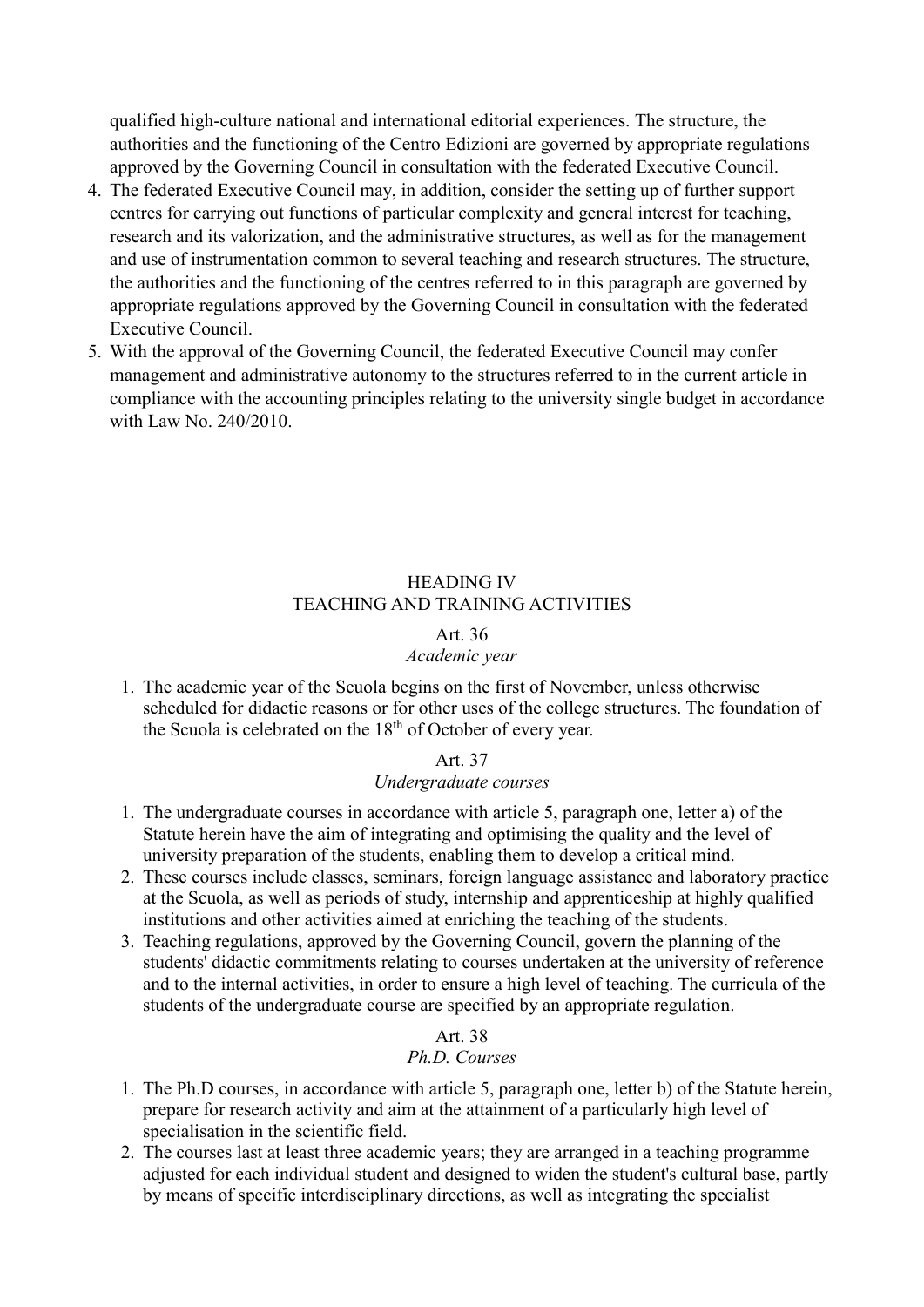preparation with the development of original research programmes.

- 3. These courses include classes, seminars and research activities at the Scuola, as well as periods of study and research at highly qualified institutions and other activities aimed at enriching the educational experience of the students.
- 4. Regulations, approved by the Governing Council, govern the procedures for the admission call, the carrying out of the courses, the passage of the students to the subsequent year, and admission to the discussion of their thesis and its verification by a commission.

### Art. 39

### *Master's degree courses*

- 1. The Master's degree courses, in accordance with article 5, paragraph two, letter a) of the Statute herein, instituted with one or more of the federated universities and /or in agreement with Italian universities and/or in collaboration with universities of other countries, have the aim of ensuring an advanced level of teaching of an innovative nature and/or with specific interdisciplinary connotations. The agreement defines the procedures and activation necessary to ensure a full and functional inter-university collaboration.
- 2. A specific regulation, approved by the Governing Council, governs the organisation of the Master's degree courses, concerning procedures for access, the teaching arrangement and everything else designed to guarantee a high level of the teaching activities and of the learning processes of the students.

### Art. 40

### *Advanced teaching* c*ourses*

- 1. The Scuola can institute post-graduate and post-doctoral specialization courses, of varying duration, also in collaboration with public and private organisations.
- 2. It can also institute first- and second-level university "*Master"* courses, subsequent to obtaining an undergraduate degree or a Master's degree, designed to provide, for specific professional profiles, an in-depth specialisation of a high scientific level.
- 3. An appropriate regulation, approved by the Governing Council, governs the carrying out and the duration of the courses, internships and "*Master"* courses, the admission requirements and the conditions for the conferment of the corresponding degree.
- 4. The Scuola can institute research doctorate courses, also in collaboration with other universities. Moreover, the Scuola can provide, in accordance with the juridical regulations, specific specialization courses for teacher training of its own internal students, including teacher training activities in secondary schools, leading to a qualifying diploma for admission to appropriate calls.

### Art. 41

### *Advanced education and lifelong learning*

1. The Scuola can institute recurrent advanced education and lifelong learning courses for teachers of secondary schools or other professions, also in collaboration with Italian and non-Italian universities and/or other public and private entities.

### Art. 42

### *Degree certificates*

- 1. The Scuola issues:
	- a. a first level degree certificate to students who have satisfied the requirements to obtain an undergraduate degree in accordance with the procedures specified in the teaching regulations;
	- b. a "*diploma di licenza*" to students who have satisfied the requirements to obtain a Master's degree, and passed the related *"esame di licenza*", in accordance with the procedures and terms specified in the teaching regulations;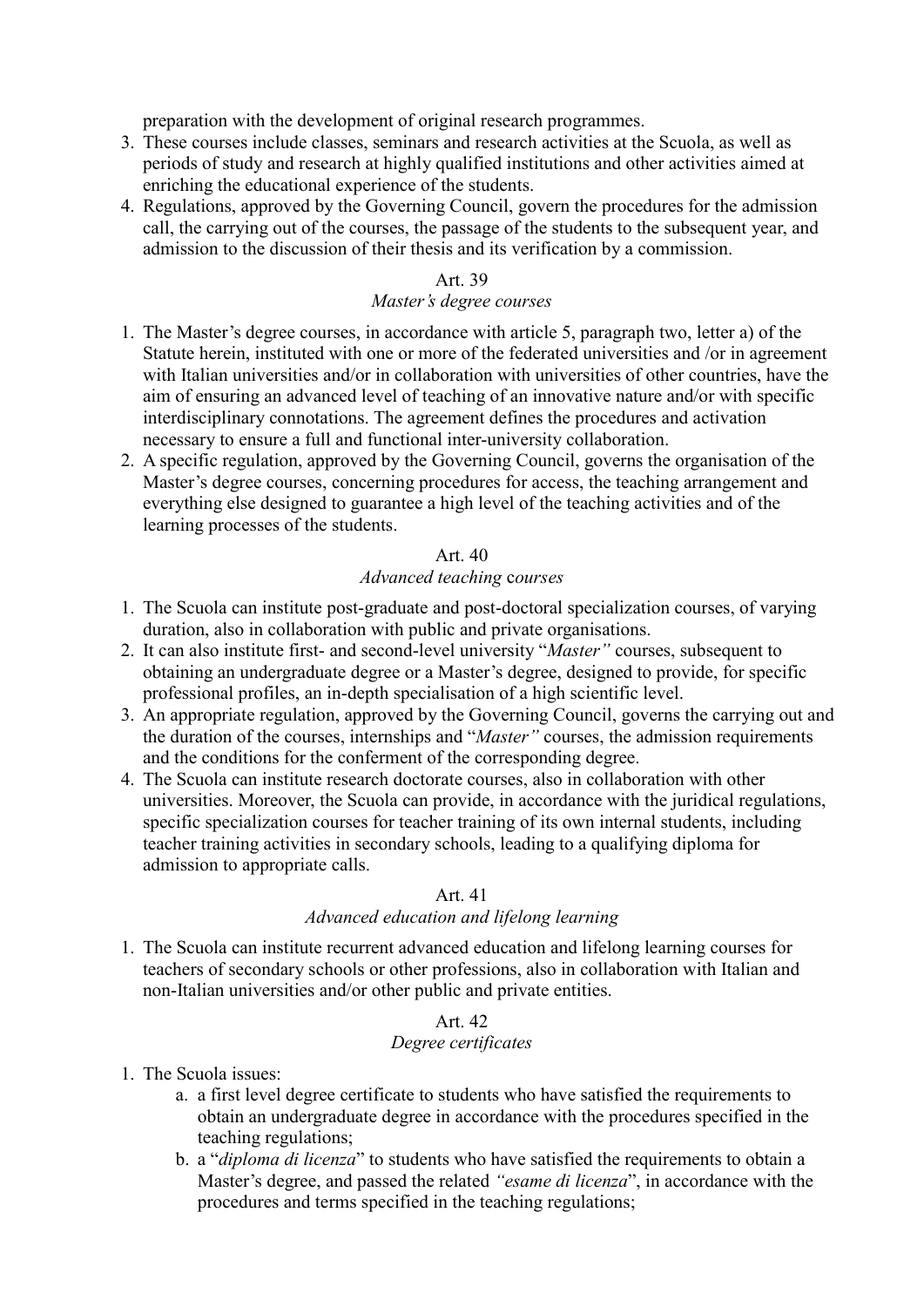- c. the title of *Philosophiæ Doctor* (*Ph.D.*) in accordance with article 4 of Law No. 210/1998, to students who have completed a Ph.D course in accordance with article 38 of the Statute herein and passed the final examinations in accordance with the procedures specified in the post-graduate courses regulations.
- 2. For the courses specified in articles 39, 40 and 41, the Scuola confers:
	- a. a second level degree, jointly with the federated universities and/or other universities, to students who have completed the relevant study course in accordance with article 39 above;
	- b. the title of Ph. D to students who have completed the relevant study course and have passed the examinations for it;
	- c. a first or second level university "*Master*" certificate to students who have successfully completed the relevant study course and have passed the examinations for it;
	- d. other diplomas and certificates permitted by the preceding articles in conformity with current legislation.

### *Ph.D. honoris causa*

1. The Scuola can confer the diploma of Philosophiæ Doctor *honoris causa* to those of high repute in the fields of mathematical and natural sciences, the humanities and social sciences. Nominations are proposed by the council of the appropriate academic structure and must be approved by the full and associate professors of the Governing Council; a resolution is passed with a majority of two thirds of the members and must be approved by the Ministry for Education, Universities and Research.

#### HEADING V

### **Students**

### Art. 44

#### *Admission to the Scuola*

- 1. The Governing Council, on consultation with the councils of the academic structures and compatibly with the available resources, by the end of March for the undergraduate courses and by the end of December for the Ph.D courses, determines the number of places to be contended for the following academic year, and establishes the main contents of the calls.
- 2. The requisites, participation procedures, age limits and admission tests, as well as the admission requisites and the admission regulations for the courses, are decreed by the regulations of the Scuola and approved by the Governing Council.
- 3. The adjudicating commissions for the admission competitions and their Presidents are nominated every year by the Director. The criteria for nomination and composition of the commission and its functioning are governed by the teaching regulations.
- 4. The Director approves the classifications of the competitions and nominates the winners.

#### Art. 45

#### *Student obligations*

- 1. All students of the undergraduate course are obliged to follow the classes taught at the Scuola and in the degree course or Master's degree course in which they are enrolled at their university of reference. The study plan of each student, at the Scuola and at the university, is approved annually by the council of the academic structure.
- 2. For admission to years subsequent to the first, all students of the undergraduate course must sit all the exams of the university courses and the exams and internal interviews envisaged in their study plan, in accordance with the procedures specified in the teaching regulations. They must obtain an average of at least twenty-seven out of thirty, and in each individual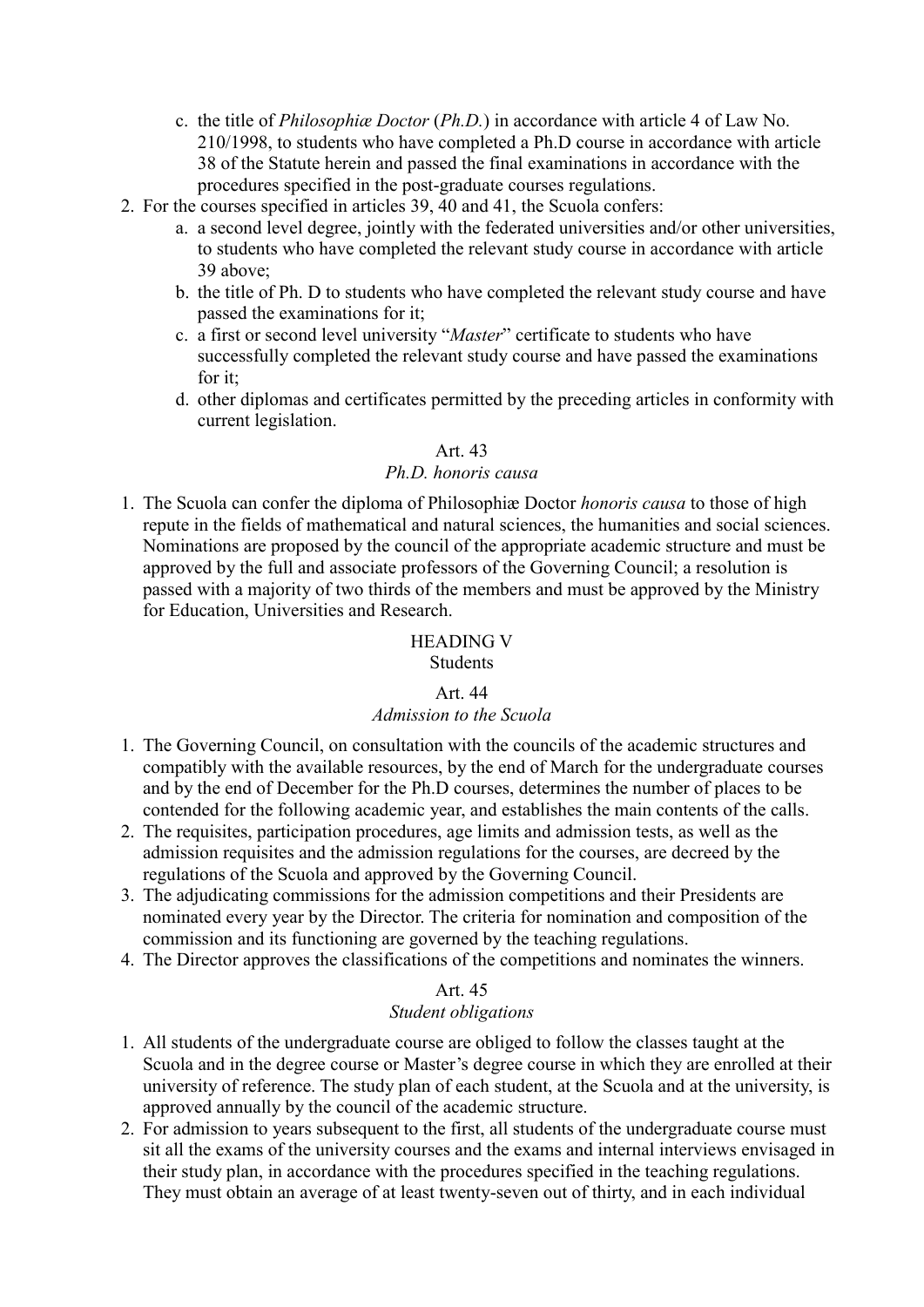examination a score of at least twenty-four out of thirty. The procedures for determining the averages are defined by the Governing Council.

- 3. To be admitted to the fourth year, when this corresponds to the first year of a Master's degree course, students of the undergraduate course must have complied, within the times specified in the teaching regulations, with all obligations required and must have obtained their degree at their university of reference.
- 4. Students of the Ph.D course must fulfil their didactic and research obligations as specified in their study plans, which must be approved each year by the council of their academic structure of appurtenance in conformity with current legislation and with the appropriate internal regulations.
- 5. The failure of a student to fulfil his didactic and research obligations as specified in his study plan or to attain the scores required to pass the oral and written exams will entail the loss of his place.
- 6. All students must collaborate in the smooth running of the colleges of the Scuola, in accordance with the internal regulations, and must respect the disciplinary rules and the principles of incompatibility envisaged in the teaching regulations, which also establish the sanctions and the disciplinary authorities.

### Art. 46

### *Students' rights*

- 1. Students of the undergraduate courses have the right to free accommodation and board at the Scuola and to a study grant the amount of which is decided each year by the federated Executive Council.
- 2. Students of the Ph.D courses have the right to free accommodation and board at the Scuola and to a scholarship the amount of which is decided each year by the federated Executive Council.
- 3. The rights of the students cease with the loss of their status and are suspended in the cases and in the modalities established by the regulations.
- 4. The grants and scholarships referred to in the previous paragraphs include the total or partial reimbursement of the fees paid to the university of reference and/or to the Region. They are subject for taxation purposes to the current regulations regarding scholarships paid by the state universities and by the Regions, save for the application of special disciplines specified by international regulations.
- 5. Admission to and attendance of the undergraduate courses and of the post-graduate courses of the Scuola do not involve any contribution by the students.
- 6. In conformity with article 11 of legislative decree No. 68/2012 and subsequent modifications and integrations, the Scuola envisages forms of part time collaboration of the students in activities connected to the services rendered, the discipline of which is envisaged in the appropriate regulation.
- 7. The Scuola can institute and regulate forms of tutorship and internship, in order to allow the students the maximum participation in education, their introduction to scientific research and the acquisition of direct experience which will facilitate their entrance into the world of work.

### Art. 47

### S*tudents' Assembly*

1. The students on the undergraduate and post-graduate courses constitute the Students' Assembly. The Students' Assembly. of the Scuola can be convened also for just one of its components. It meets and functions on the basis of the appropriate regulation approved by the Governing Council. The Students' Assembly contributes to the nomination of the members of the joint lecturer-student commissions.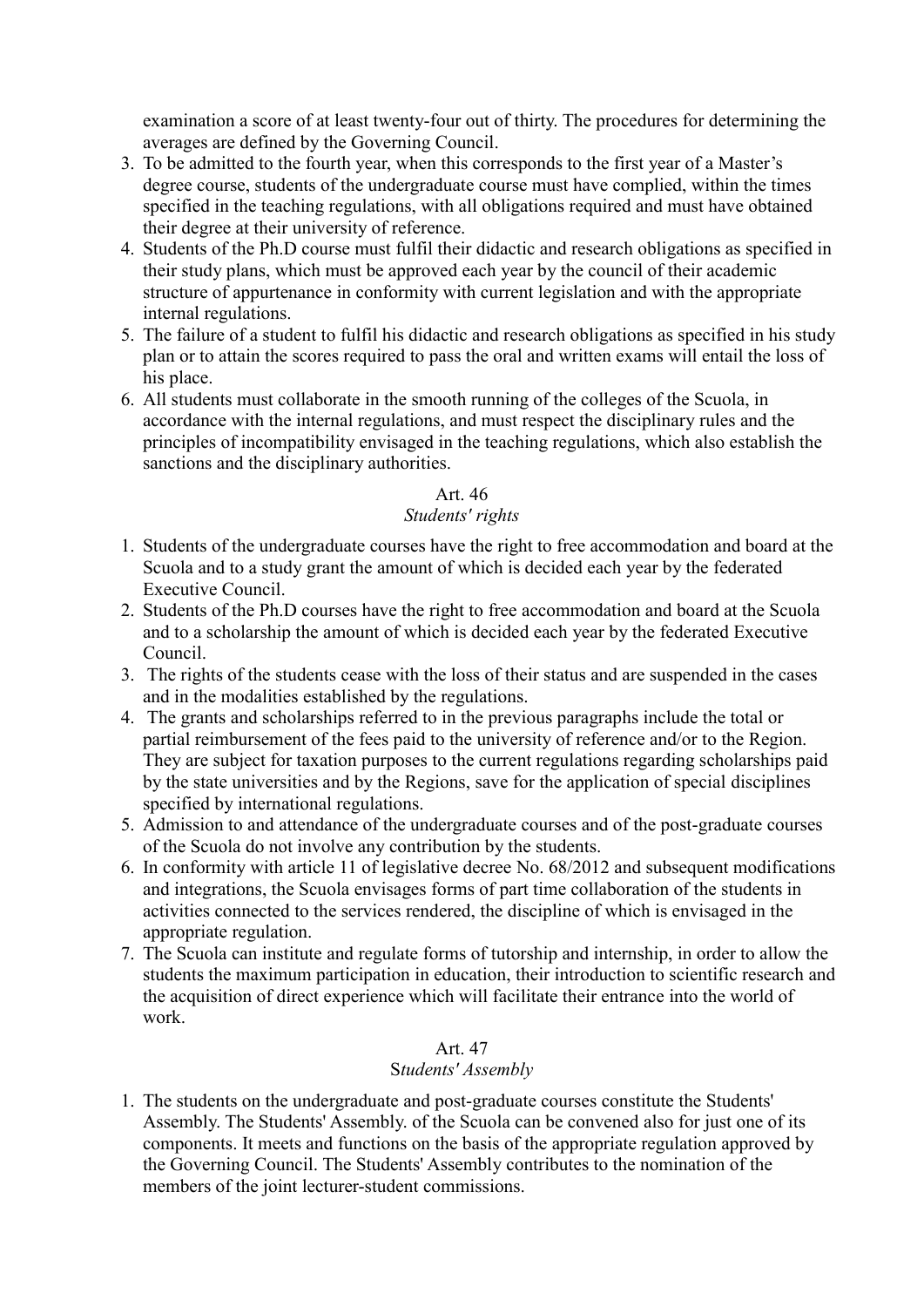#### HEADING VI ADMINISTRATIVE ORGANISATION

#### Art. 48

#### *Administration*

- 1. The Scuola adapts the organisation and the activities of its own structures to the principles of administration and organisation in accordance with article 13 and with current legislation.
- 2. Within the bounds of its autonomy, the Scuola adopts the guidelines relating to the overall management and organisation of services and resources necessary for the pursuit of its institutional aims.
- 3. The administrative and accountancy activity of the Scuola refers to the calendar year.

## Art. 49

### *Managers*

- 1. The managers carry out the duties envisaged by the law and put into force, within their respective jurisdiction and in accordance with the internal references and the guidelines of the General Secretary, the programmes approved by the academic authorities. They exercise the prerogatives established by prevailing legislation, organising autonomously the work in the structures entrusted to them in order to attain the objectives for which they are responsible.
- 2. The appointments for managerial functions can be attributed, not only to the permanently employed managers of the Scuola, but also, under temporary contracts, to subjects with particular and proven professional qualifications in accordance with article 19 of legislative decree No. 165/2001. The appointments can last no less than three years and no more than four years and can be renewed. The office may be revoked with due cause by the Executive Council, at the proposal of the Director and subject to notification of the interested party, in the circumstances and modalities specified by current regulations.
- 3. The office may be revoked with due cause by the General Secretary, subject to notification of the interested party, in accordance with art. 21 of Law no. 165/2001.
- 4. The Executive Council, in accordance with the collective contracts envisaged for managerial duties, establishes the accessory stipend for these functions.
- 5. The qualification of permanently employed manager is granted in accordance with procedures envisaged in an internal regulation conforming to current laws.

#### Art. 50

#### Training and professional advancement

1. The Scuola promotes the professional development of the technical and administrative personnel. To this end, the General Secretary defines annual programmes and multi-year plans for the training and professional advancement of the technical and administrative personnel, also organising meetings, refresher courses and lectures.

### HEADING VII FINAL, SHARED AND TRANSITORY REGULATIONS

#### Art. 51

### *Disciplinary Council*

1. The disciplinary jurisdiction relating to permanently employed professors and researchers is exercised, in accordance with the specifications of Law No. 240/2010, by the Disciplinary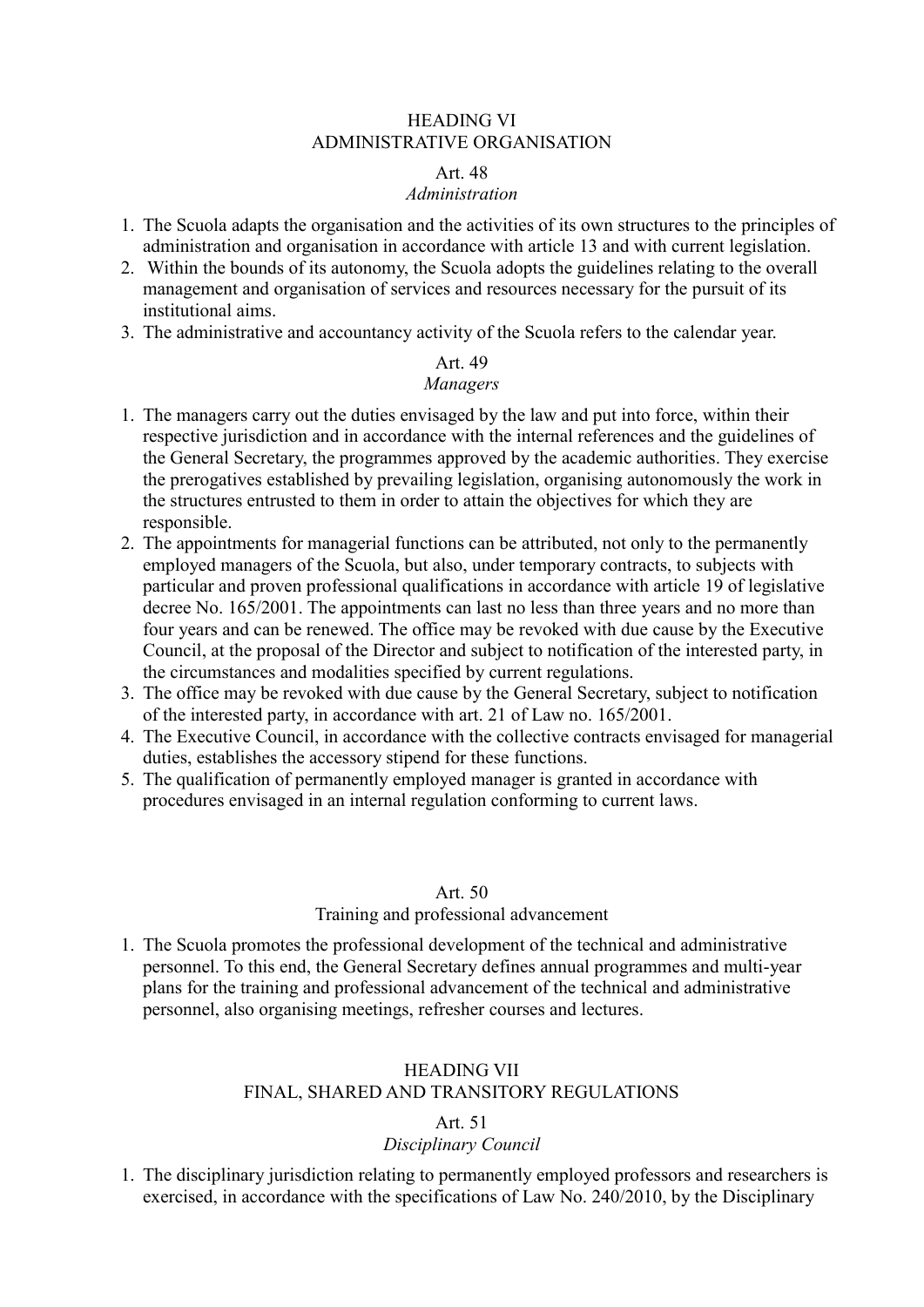Council, set up within the Scuola with a role of preliminary enquiry. The Council operates according to the principle of judgement among equals, with respect for the opinion of others.

- 2. The Disciplinary Council is presided over by a full professor in juridical matters (who can also be external to the Scuola) and is composed of four full-time full professors, four fulltime associate professors and four full-time permanent researchers. The resolutions of the Council are approved by an absolute majority of the members and, in the event of a tie, the President's vote prevails.
- 3. The President and the members of the Disciplinary Council are nominated by the Governing Council at the proposal of the Director also upon the election of all or some of the members. The office of the President and of the members of the Disciplinary Council runs for three years and can be renewed immediately and only once. Where possible, the members are nominated from among the different subject areas. One substitute member is also designated for the president and for each of the categories above.

### Art. 52

### *Ethical code*

- 1. The ethical code determines the fundamental values of the Scuola and promotes recognition of and respect for individual rights by curbing all forms of discrimination and abuse. It defines the rules of conduct of the Scuola, ruling over cases of conflict of interest or those involving intellectual property.
- 2. Violations of the ethical code not falling under the jurisdiction of the disciplinary council are decided by the Governing Council, at the initiative of the Director.
- 3. The Governing Council can dismiss a case or inflict one or more of the following penalties:
- 4. private reprimand;
- 5. public reprimand;
- 6. forfeiture of and/or exclusion from executive office, commissions and other appointments for a period of up to three academic years;
- 7. exclusion, for a period of up to three academic years, from the possibility to publish in magazines or collections of the Scuola;
- 8. exclusion, for a period of up to three academic years, from the assignation of internal research funds or financial contributions paid out by the Scuola.

#### Art. 53

#### *Joint committee for equal opportunity*

- 1. The joint committee for equal opportunity and for the valorization of the wellbeing of employees and against discrimination supports the efforts of the Scuola to guarantee a work environment geared towards organisational wellbeing and against any form of discrimination and moral or psychological violence against employees, including mobbing.
- 2. The committee has an equality-based composition and is formed of one member designated by each of the representative trade union organisations at administrative level and an equal number of representatives of the Scuola, chosen from among the teaching staff, the researchers and the technical and administrative personnel, so as to ensure an overall equal presence of both genders. The President of the committee is designated by the Governing Council of the Scuola; all the members remain in office for four years and their appointment can be renewed only once.
- 3. In order to promote greater protection of individuals and groups from possible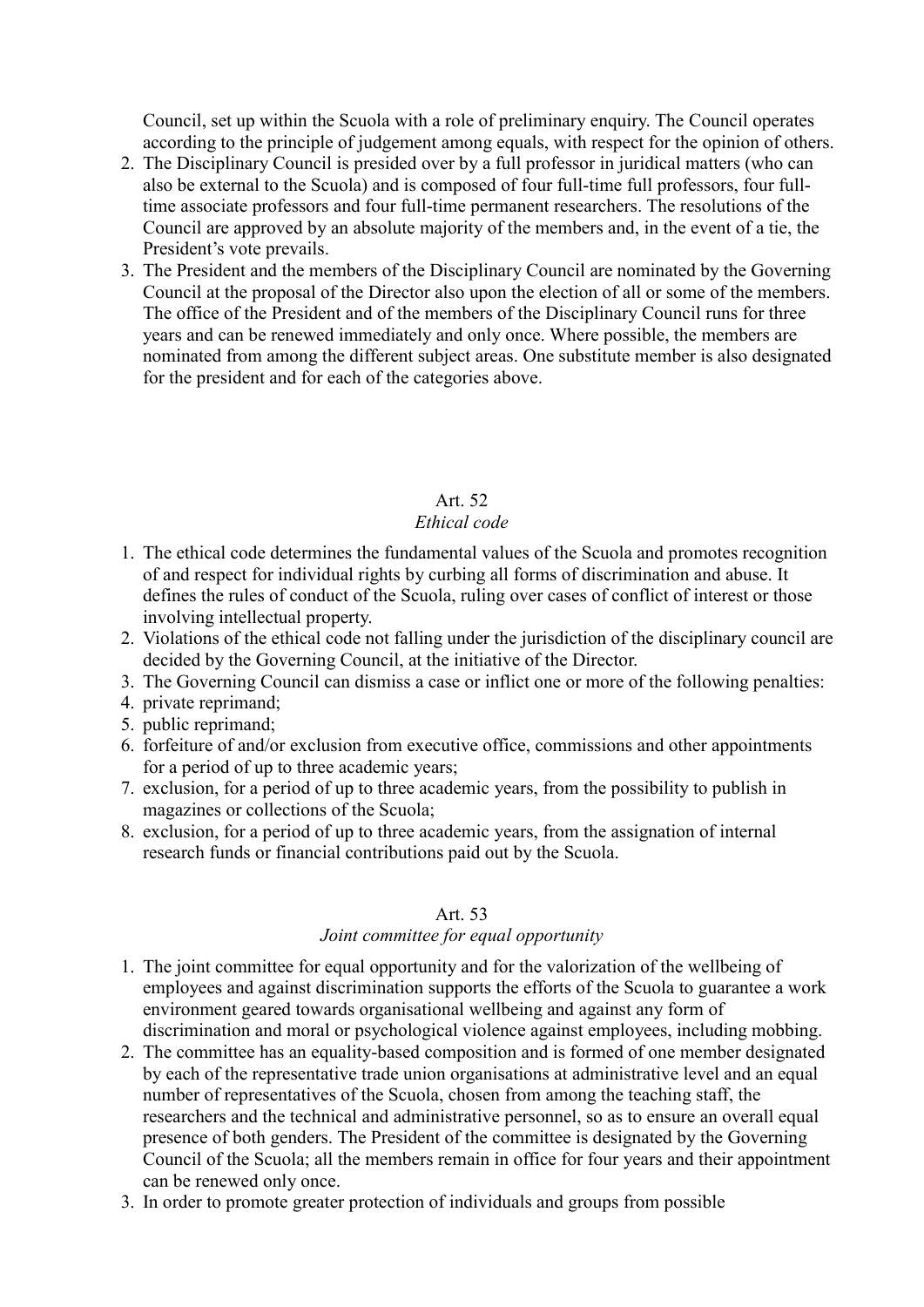discrimination, the Committee is complemented by two representatives chosen from among the temporary research assistants and the students. It formulates positive action plans in favour of female and of male workers, and of female and male students, to allow for effective equality. It deals with issues of equal opportunities at all levels, involving the student body and the permanent and contracted staff.

- 4. The ways of operating of the Committee are governed by appropriate internal regulations approved by the Committee and issued by the Director.
- 5. The Presidents of the joint committees for equal opportunity of the federated universities may agree on positive actions of common interest and specific training activities aimed at valorising the well-being of the workers and acting against discrimination.

# Art. 54

### *General regulations*

- 1. The elections for the authorities of the Scuola can also take place online, in accordance with procedures established by the electoral regulations, approved by the Governing Council.
- 2. The meetings of the collegial authorities of the Scuola can also take place by video conference.
- 3. In order to facilitate and incentivize the participation of professors and researchers of the Scuola in collegiate life in accordance with article 1, paragraph four, in line with the particular model of the academic community of the Scuola, they may eat at the Scuola, at prices fixed by the federated Executive Council. Technical and administrative personnel and managers may likewise eat at the Scuola in accordance with the applicable regulations.
- 4. For the purposes of the Statute herein, the "subject area" refers to the areas developed by the CUN (Consiglio Universitario Nazionale). For the establishment of the authorities of the Scuola only the subject areas are relevant that have at least two professors, tenured at the Scuola for at least three consecutive years.
- 5. Following the coming into force of the amendments to the Statute, the duties previously attributed by regulations or agreements to the Board of Directors are now carried out by the federated Executive Council only if they fall within its jurisdiction as established by the new text of articles 15 and 19. In other cases, any jurisdiction previously assigned to the Board of Directors passes to the Governing Council.

#### Art. 55 *Transitory regulations*

- 1. The Laboratories and Centres referred to in articles 32, 35 and 35-bis, and their respective authorities, if in existence at the date when the changes to the Statute come into force, should proceed with their activity until the coming into force of the regulations as specified by the above mentioned articles and their respective internal authorities. Upon approval of the above mentioned regulations, the Governing Council may impose specific and temporary measures in order to guarantee the smooth running of the existing laboratories and centres.
- 2. The activation of scientifically highly-qualified Master's Degree courses with at least one of the federated universities, as specified in art. 5 paragraph 2 letter a) and in articles 39, paragraph 1 and 42 paragraph 2 letter a), is subject to the continuance of the Federation and to the provision for such a possibility in the implementing decree in accordance with art 1. comma 2 of Law No. 240/2010.

Paragraphs 3 and subsequent ones are revoked